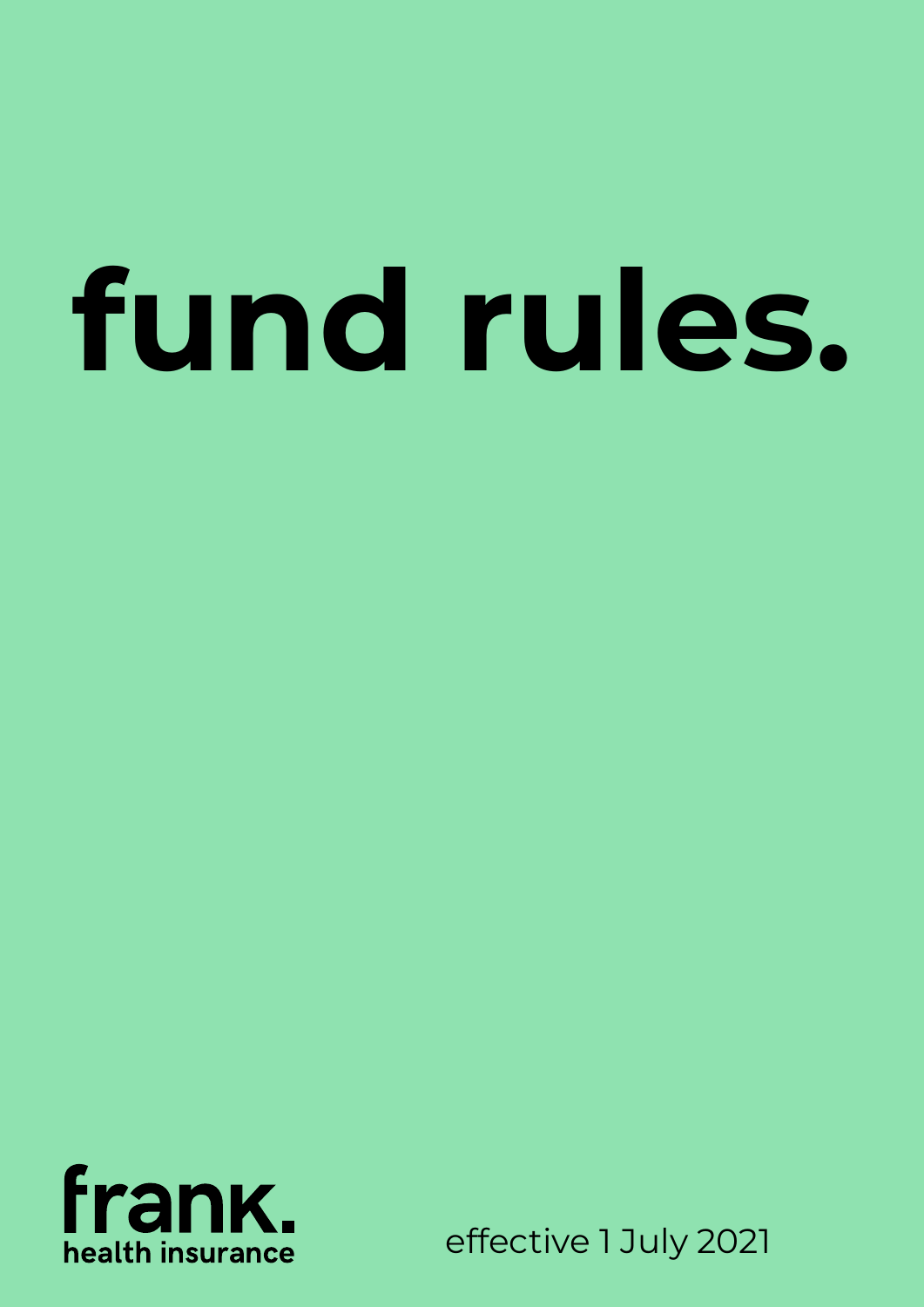# **Important Notes**

- a. All registered health funds are required to have Fund Rules under the Private Health Insurance Legislation.
- b. These Fund Rules set out the general principles and rules of Membership under which Frank Health Insurance conducts its business, excluding Overseas Visitors Health Cover (OVHC) policies.
- c. By taking out private health insurance with Frank Health Insurance, you and all the other persons on your Membership become Members and agree to our Fund Rules as amended from time to time.
- d. Frank Health Insurance recommend that these Fund Rules be read together with your Member Guide and fact sheet relevant to your Cover.
- e. Where terms are capitalised in these Fund Rules, they have the meaning given to them as determined in Section B of these Fund Rules.

# **Contents**

**[G: Claims](#page-12-0) 24** [G1: General](#page-12-0) 24 [G2: Other](#page-12-0) 24

| <b>Important Notes</b>                   | 3              |
|------------------------------------------|----------------|
| <b>A: Introduction</b>                   | 4              |
| Al: Rules Arrangement                    | 4              |
| A2: Health Benefits Fund                 | 4              |
| A3: Obligations to Insurer               | 4              |
| A4: Governing Principles                 | 4              |
| A5: Use of Funds                         | 4              |
| A6: No Improper Discrimination           | 4              |
| A7: Changes to Rules                     | 5              |
| A8: Dispute Resolution                   | 5              |
| A9: Notices                              | 5              |
| A10: Winding Up                          | 5              |
| <b>B: Interpretation and Definitions</b> | 6              |
| B1: Interpretation                       | 6              |
| <b>B2: Definitions</b>                   | 6              |
| C: Membership                            | 10             |
| C1: General Conditions of Membership     | 10             |
| C2: Eligibility for Membership           | 10             |
| C3: Dependants                           | 10             |
| C4: Membership Applications              | $\overline{1}$ |
| C5: Duration of Membership               | וו             |
| C6: Transfers                            | וו             |
| C7: Cancellation of Membership           | 12             |
| C9: Temporary Suspension of Membership   | 12             |
| <b>D: Contributions</b>                  | 13             |
| D1: Payment of Premiums                  | 13             |
| D2: Premium Rate Changes                 | 13             |
| D3: Premium Discounts                    | 13             |
| D4: Lifetime Health Cover                | 13             |
| D5: Arrears in Contributions             | 14             |
| <b>E: Benefits</b>                       | 15             |
| E1: General Conditions                   | 15             |
| E2: Hospital Treatment                   | 16             |
| E3: General Treatment                    | 18             |
| E4: Other                                | 19             |
| <b>F: Limitation of Benefits</b>         | 20             |
| F1: Co-Payments                          | 20             |
| F <sub>2</sub> : Excess                  | 20             |
| F3: Waiting Periods                      | 20             |
| F4: Exclusions                           | 21             |
| F5: Benefit Limitation Periods           | 21             |

| F6: Restricted Benefits                                       |     |
|---------------------------------------------------------------|-----|
| F7: Compensation Damages and<br>Provisional Payment of Claims | -21 |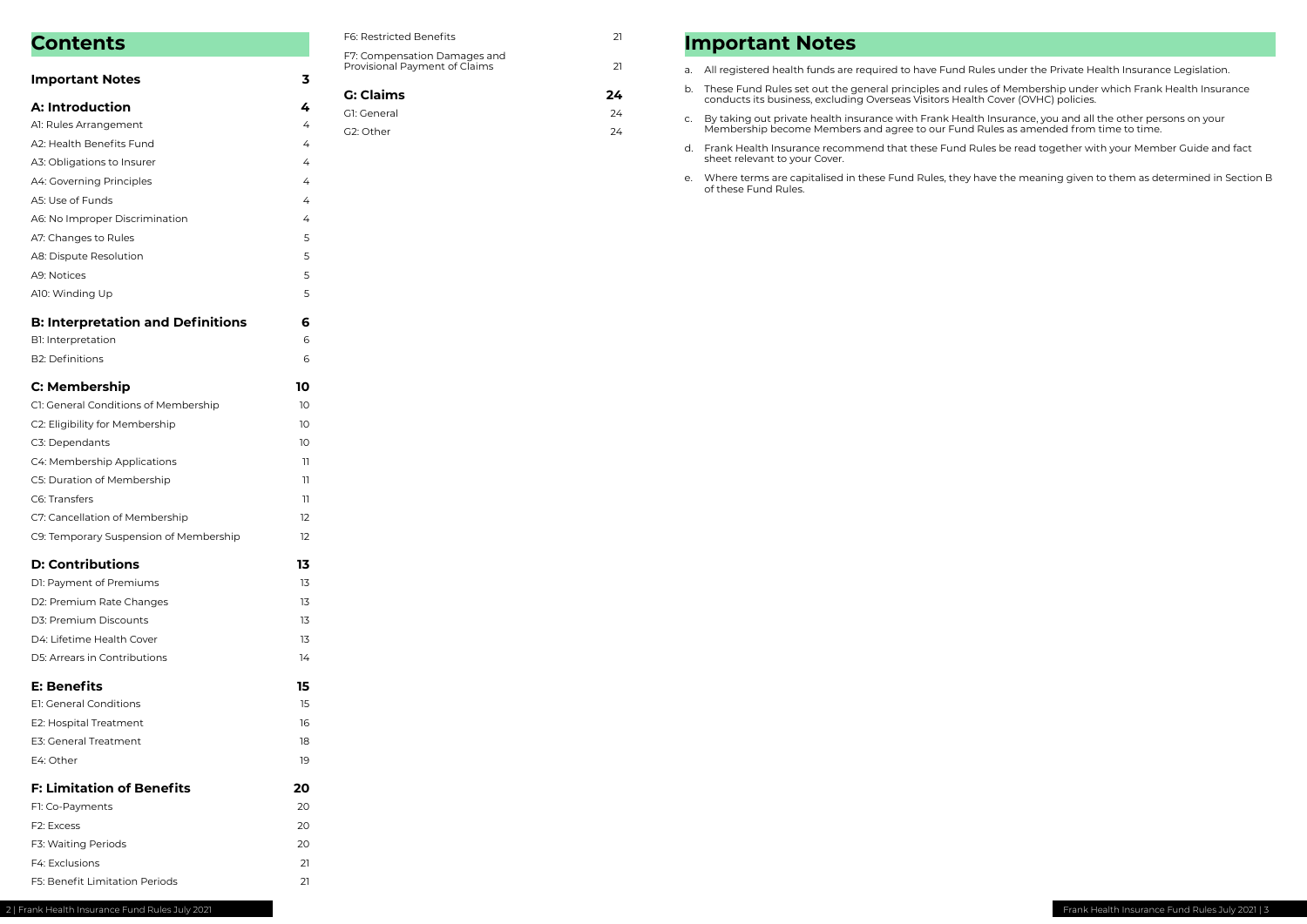# <span id="page-2-0"></span>**A: Introduction**

### **A1: Rules Arrangement**

### **A1.1: Application of Fund Rules**

GMHBA Limited issues private health insurance policies under the Frank Health Insurance brand.

These Fund Rules apply to all private health insurance policies under the Frank Health Insurance brand, other than Frank Australia Overseas Visitor Health Cover (OVHC).

### **A1.2: Content of the Fund Rules**

These Fund Rules consist of:

- a. The General Conditions (A to G); and
- b. The Product Schedules (H to M).

For more information regarding the Product Schedules, please contact Frank on 1300 437 265 or frank@frankhealthinsurance.com.au

### **A2: Health Benefits Fund**

### **A2.1: Establishment and Administration of the Fund**

GMHBA Limited (ABN 98 004 417 092) is a not-for-profit company incorporated in Australia.

### **A2.2: Purpose of the Fund**

GMHBA Limited operates as a Health Benefits Fund for the purposes of its health insurance business and any health-related business in accordance with the Private Health Insurance Act.

### **A2.3: Purpose of these Rules**

These rules govern the operation of the Fund, including the obligations and entitlements of Fund Members, the rules regarding payment of entitlements by Frank Health Insurance and the obligations and entitlements of GMHBA Limited in administering the Fund.

### **A3: Obligations to Insurer**

### **A3.1: Provision of Information**

Any person applying for Membership to the Fund agrees to provide all information requested that is relevant to their application for Membership.

Existing Members must notify the Fund of any changes to their information in the manner and within the timeframe prescribed in these Fund Rules.

All persons included on a health insurance policy are bound by these Fund rules.

### **A4: Governing Principles**

### **A4.1: Governance of the Fund**

The operation of the Fund and the relationship between Frank Health Insurance and their Members is governed by is governed by the laws of Australia including but not limited to:

- a. The Private Health Insurance Legislation
- b. The Health Insurance Act
- c. The National Health Act
- d. These Fund Rules
- e. Fund Policies, and
- f. The Constitution of GMHBA Limited.

### **A5: Use of Funds**

### **A5.1: Income to be credited to the Fund**

Frank Health Insurance shall credit to the Fund:

- a. All Premiums paid in relation to Products; and
- b. Such other moneys or income as required by the Private Health Insurance Legislation to be credited to the Fund.

### **A5.2: Payments from Fund**

Payments from the Fund may not be made for any purpose other than to:

- a. Meet the Membership liabilities in accordance with these Fund Rules;
- b. Meet other liabilities or expenses incurred for the purposes of the business of the Fund; and
- c. Make distributions, investments and for any other purpose allowed under the Private Health Insurance Legislation.

### **A6: No Improper Discrimination**

### **A6.1: Community Rating**

As required by the Private Health Insurance Act, when conducting the Fund and making decisions in relation to persons applying for Membership or Members, Frank Health Insurance will not take into account:

- a. The suffering by a Member of a Chronic Disease, illness or other medical condition;
- b. The gender, race, sexual orientation or religious belief of a Member;
- c. The age of a Member, except in relation to the calculation of Lifetime Health Cover Loading and Age Based Discounts, or any other extent as which is permitted by the Private Health Insurance Act;
- d. Where a person lives, except as permitted by the Private Health Insurance Act;
- e. Any other characteristic of a person (including, but not just, matters such as occupation or leisure pursuits) that are likely to result in an increased need for Hospital Treatment or General Treatment;
- f. The frequency with which a person needs Hospital Treatment or General Treatment;
- g. The amount, or extent, of the Benefits to which a Member becomes, or has become, entitled during a period under his or her Membership, except to the extent allowed under the Private Health Insurance Legislation; or
- h. Any other matter set out in the Private Health Insurance Legislation as being improper discrimination.

Notwithstanding the above, Frank Health Insurance can determine a Member's Benefit entitlement under an Extras Product based on the amount of Benefits already received by the Member (that is, annual limits can and do apply). In addition, Frank Health Insurance varies Premiums for a Product depending on the State in which the Member resides.

### **A7: Changes to Rules**

### **A7.1: Amendments to the Fund Rules**

Frank Health Insurance may change the Fund Rules at any time, in a manner consistent with the Private Health Insurance Legislation and any other law.

Where a Member became entitled to receive a Benefit at a time when a previous Fund Rule applied, the Benefit specified in the earlier Fund Rule will be payable.

### **A7.2: Notification to a Member**

- a. Where Frank Health Insurance amends or proposes to amend a Fund Rule and the amendment is or might be detrimental to the interests of the Member, Frank Health Insurance will inform the Policyholder of the amendment a reasonable time before the change takes effect.
- b. Where an amendment to the Fund Rules requires a change to the Private Health Information Statement (PHIS), Frank Health Insurance will also provide a new PHIS to the Policyholder who is on the particular Product as soon as practicable after it has been updated.
- c. A PHIS is available for every Product available to new and existing Members of the Fund. The content of the PHIS will be as outlined in the Private Health Insurance (Complying Product) Rules.
- d. An up to date PHIS will be forwarded to anyone on request, and at the very least to Policyholders once every year (without need to be requested).
- e. A newly insured Policyholder will be given an up to date copy of the relevant PHIS, details about what the policy Covers and how Benefits are provided, and a statement identifying the referable Health Benefits Fund when they join.

### **A8: Dispute Resolution**

### **A8.1: Member Complaints**

- a. Frank Health Insurance is a signatory to the Private Health Insurance Code of Conduct and is committed to upholding the highest level of customer service to its Members.
- b. Frank Health Insurance offers an internal dispute resolution process to its Members through its Complaints Handling Policy.
- c. A Member may make a complaint to Frank about any aspect of their Membership at any time.
- d. Frank will make all reasonable endeavours to respond to complaints quickly and efficiently.

### **A8.2: Private Health Insurance Ombudsman**

- a. The Private Health Insurance Ombudsman assists Members who have been unable to resolve issues directly with the Fund.
- b. There is no provision within these Fund Rules which prevents a Member from approaching the Ombudsman at any time.

## **A9: Notices**

### **A9.1: Correspondence**

Frank Health Insurance will send all correspondence addressed to the Policyholder to the most recently advised address, phone number or email address.

A Policyholder who receives written advice from Frank Health Insurance regarding the Membership that is not specific only to that Member, must inform all other Members on the Membership of the contents of that notice.

### **A9.2: Availability of Fund Rules to Members**

A copy of these Fund Rules will be made available to new Members upon joining the Fund and are also available for Members to view online at frankhealthinsurance.com. au.

### **A10: Winding Up**

In the event that GMHBA Limited was to be wound up, the Fund will be wound up according to the requirements of the Private Health Insurance Legislation and the Constitution, and GMHBA Limited will be in constant dialogue with the Australian Prudential Regulation Authority in relation to this matter.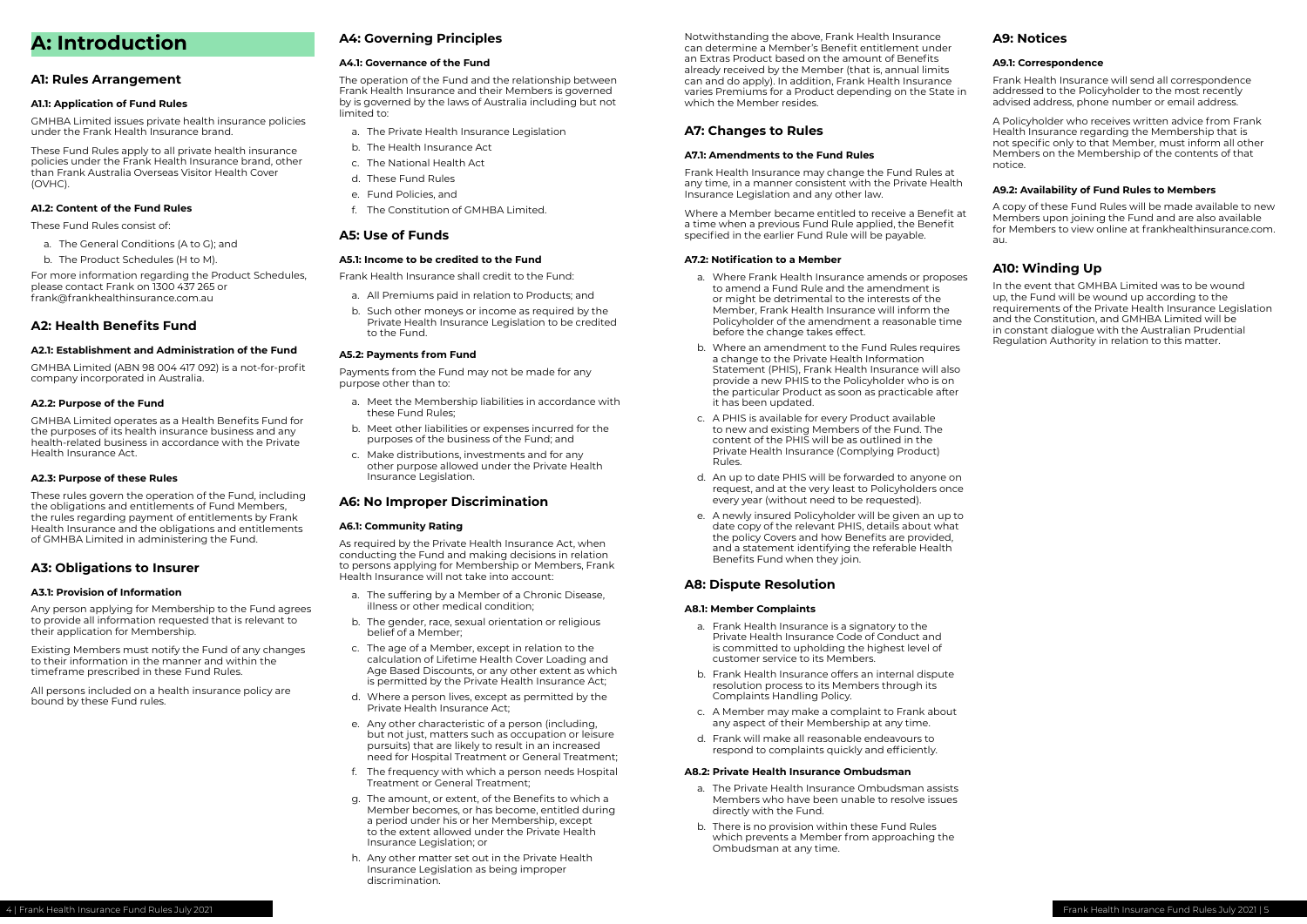# <span id="page-3-0"></span>**B: Interpretation and Definitions**

### **B1: Interpretation**

These Fund Rules shall be interpreted so as not to conflict with the Constitution.

Any terms used in these Fund Rules and in the Constitution shall have the same meaning in these Fund Rules as they bear in the Constitution.

Unless otherwise specified, the meaning attached to the words and expressions in the Private Health Insurance Legislation shall apply to these Fund Rules. These Fund Rules are to be interpreted as far as possible in a manner that is consistent with the Private Health Insurance Legislation.

Words in the singular number shall include the plural and words in the plural shall include the singular.

### **B2: Definitions**

*AHSA Access Gap Cover:* The approved scheme used by Frank for the payment of medical Benefits in excess of the Medicare Benefits Schedule to provide a no gap or known gap to members.

*Accident:* An unforeseen event, occurring by chance and caused by an external force or object which results in involuntary injury to the body requiring immediate treatment. For an accident to be covered, treatment must be sought through a Doctor or Emergency Department within 48 hours of sustaining the injury. A Doctor's letter or Hospital report must be supplied.

- a. *Emergency Ambulance:* clinically necessary Ambulance treatment and transport and does not include:
	- i. Ambulance Transport from a Hospital to your home, or Ambulance transfers between **Hospitals**
	- ii. Any services which are not operated by an Ambulance Provider recognised by Frank Health Insurance
	- iii. Any non-emergency services, as determined by the Ambulance Provider

*Acute Care Certificate:* A certificate in a form approved and required by Frank Health Insurance from a medical provider confirming the need for an Admitted Patient to continue to receive acute Hospital care. An Acute Care Certificate is valid for 30 days and is required after 35 days of continuous hospitalisation.

*Admitted Patient:* means a patient who has been admitted to a Hospital as a patient and is receiving services under the direction of a medical practitioner or dentist.

*Adult:* A person who is not a Child Dependant or Student Dependant.

*Age Based Discount:* a premium discount on eligible hospital covers of two per cent for each year that a person is aged under 30 when they first purchase hospital insurance, to a maximum of 10 per cent for 18 to 25 year olds. The discount then reduces by two per cent each year from age 41.

*Ambulance:* a registered road vehicle, boat or aircraft operated by an Ambulance Provider and equipped for the transport and/or paramedical treatment of persons requiring medical attention.

*Ambulance Provider:* One of the following service providers:

- a. ACT Ambulance Service;
- b. Ambulance Service of NSW;
- c. Ambulance Victoria;
- d. Queensland Ambulance Service;
- e. South Australia Ambulance Service;
- f. St John Ambulance Service NSW (Norfolk Island Only)
- g. St John Ambulance Service NT;
- h. St John Ambulance Service WA; and
- i. Tasmanian Ambulance Service.

*Ambulance Subscription:* A membership taken out with a participating Ambulance Provider which provides cover for Ambulance services as defined in the terms of membership.

*Ambulance Transport:* Where a patient is taken from point A to point B in an Ambulance and may be for emergency or non-emergency reasons.

*Arrears:* The amount of unpaid premiums whenever the date to which premiums have been paid is earlier than the current date.

*Assisted Reproductive Services (ARS):* Hospital Treatment for fertility treatments or procedures. For example: retrieval of eggs or sperm, In vitro Fertilisation (IVF), and Gamete Intrafallopian Transfer (GIFT).

> **Consultation:** An attendance on a patient by a Recognised Provider or Hospital. Service must be provided one on one and the Provider must be in attendance and must remain accessible during the entire course of the consultation and treatment.

*Australia:* For the purpose of these Fund Rules includes the six states, Northern Territory, Australian Capital Territory, the Territory of Cocos (Keeling) Islands, Christmas Island and Norfolk Island, but excludes other Australian external territories.

*Benefit:* An amount of money payable to a Member, on behalf of or for the Benefit of a Member, to a Recognised Provider, medical provider or Hospital by the Fund in accordance with these Fund Rules.

*Benefit Replacement Period:* A continuous period that must elapse between any two purchases of the same type of General Treatment item before Benefits are payable in respect of the later purchase. Applicable Benefit Replacement Periods are described in the associated Schedules.

*Board:* The Board of Directors of GMHBA Limited or its delegate as appointed in accordance with the Constitution.

*Calendar Year:* The period from 1 January to 31 December inclusive.

*Certified Age of Entry:* A person's certified age of entry is the age they are considered to be when they take out hospital cover. A person's certified age of entry is:

- a. 30, regardless of their actual age, if they took out the cover before 1 July 2000
- b. Their actual age when they took out the cover, if this occurred after 1 July 2000.

**Extras:** A Product offered by Frank Health Insurance which Covers General Treatment only.

*Child:* Any one of the following;

- a. A natural Child (including a newborn Child)
- b. An adopted Child
- c. A foster Child
- d. A step-Child (that is, a natural, adopted or foster Child of the person's Partner), or
- e. A Child being cared for under guardianship arrangements approved by Frank Health Insurance.

*Chronic Disease:* A disease that has been, or is likely to be, present for at least six months including, but not limited to, asthma, cancer, cardiovascular illness, diabetes, a mental health Condition, arthritis and a musculoskeletal Condition.

### *Chronic Disease Management Program (CDMP):* A program that:

- a. Is intended to either:
	- i. Reduce complications in a person with a diagnosed Chronic Disease; or
	- ii. Prevent or delay the onset of Chronic Disease for a person with identified multiple risk factors for Chronic Disease; and
- b. Requires the development of a written plan that:
	- Specifies the allied health service or services and any other goods and services to be provided
	- ii. Specifies the frequency and duration of the provision of those goods and services
	- iii. Specifies the date for review of the plan and
	- iv. Has been provided to the patient for consent, and consent is given to the program, before services under the program are provided; and
- c. Is coordinated by a person who has accepted responsibility for:
	- i. Ensuring the services are provided according to the plan; and
	- ii. Monitoring the patient's compliance with the agreed goals and activities specified in the plan.

*Class:* General treatment where all participants are provided with the same intervention simultaneously and all participants in a class do the same thing. The number of people in a class is not significant.

*Clinical Categories:* A standard way of describing treatments as developed by the Department of Health

*Combined Product:* A Product offered by Frank Health Insurance which includes a Hospital Treatment Product and General Treatment Product.

*Compensation:* Any of the following:

- a. A payment of Compensation or damages pursuant to a judgment, award or settlement;
- b. A payment in accordance with a scheme of insurance or Compensation provided for by Commonwealth or State law (for example, workers Compensation insurance);
- c. Settlement of a claim for damages (with or without admission of liability);
- d. A payment for negligence; or
- e. Any other payment that, in the opinion of Frank Health Insurance, is a payment of Compensation or damages.

*Constitution:* The Constitution of GMHBA Limited.

*Consumables:* Medical consumables ad equipment includes syringes, needles, sutures, staples, packaging, tubing, catheters, medical gloves, gowns, masks, adhesives and sealants for wound dressing and a whole host of other devices and tools used in a hosptial or surgical environment.

*Contribution Group:* A group of Members approved by Frank Health Insurance for the purposes of Fund Rule D3.2.

*Co-Payment:* One of the following;

- a. A set amount that a Member agrees to pay for a private room in a public or Private Hospital.
- b. An amount that must be paid before a Benefit is available for non-PBS pharmaceuticals.

*Cosmetic Surgery:* A procedure, operation or treatment undertaken for the dominant purpose of improving appearance or improving self-esteem where:

- a. There is no disease, deformity, injury or disorder; or
- b. The deformity is the result of a normal physiological process such a pregnancy and ageing.

*Cover:* A defined group of Benefits payable, subject to these Fund Rules, in respect of approved expenses incurred by a Member.

*Default Benefits:* For the purposes of Hospital Treatment, the minimum amount payable by the Fund for that Hospital Treatment, as required in the Private Health Insurance Legislation.

*Department of Health:* The Department of Health of the Commonwealth of Australia or its successor or replacement.

*Dependant:* A person who is not married or living in a de facto relationship and is one of the following:

- a. A Child Dependant being a Child of the Policy Holder or Principal Member who is under the age of 21.
- b. Student Dependant being a Child of the Policy Holder or Principal Member who:
	- Has reached the age of 21 but is under the age of 25, and
	- ii. Is undertaking Full-Time Education,
	- iii. Is not married.

*Excess:* An amount of money a Member agrees to pay a Hospital or Frank Health Insurance towards the accommodation costs of a Hospital admission before Benefits are payable. The Excess is payable per person per Calendar Year.

*Exclusion:* A procedure, condition or service which is not Covered on the Membership and for which no Benefits are payable.

*Frank Hospital Rewards:* Loyalty program allows Frank Health Insurance Members with an eligible Hospital Product to accumulate Frank Hospital Reward Dollars to contribute toward Medical Gap.

Accruals on this program will cease as of April 30 2022 and any outstanding balance can be redeemed by Members until April 30 2024.

*Frank Loyalty Benefit:* Loyalty program allows Frank Health Insurance Members with an eligible Ancillary Product to increase eligible Annual Limits.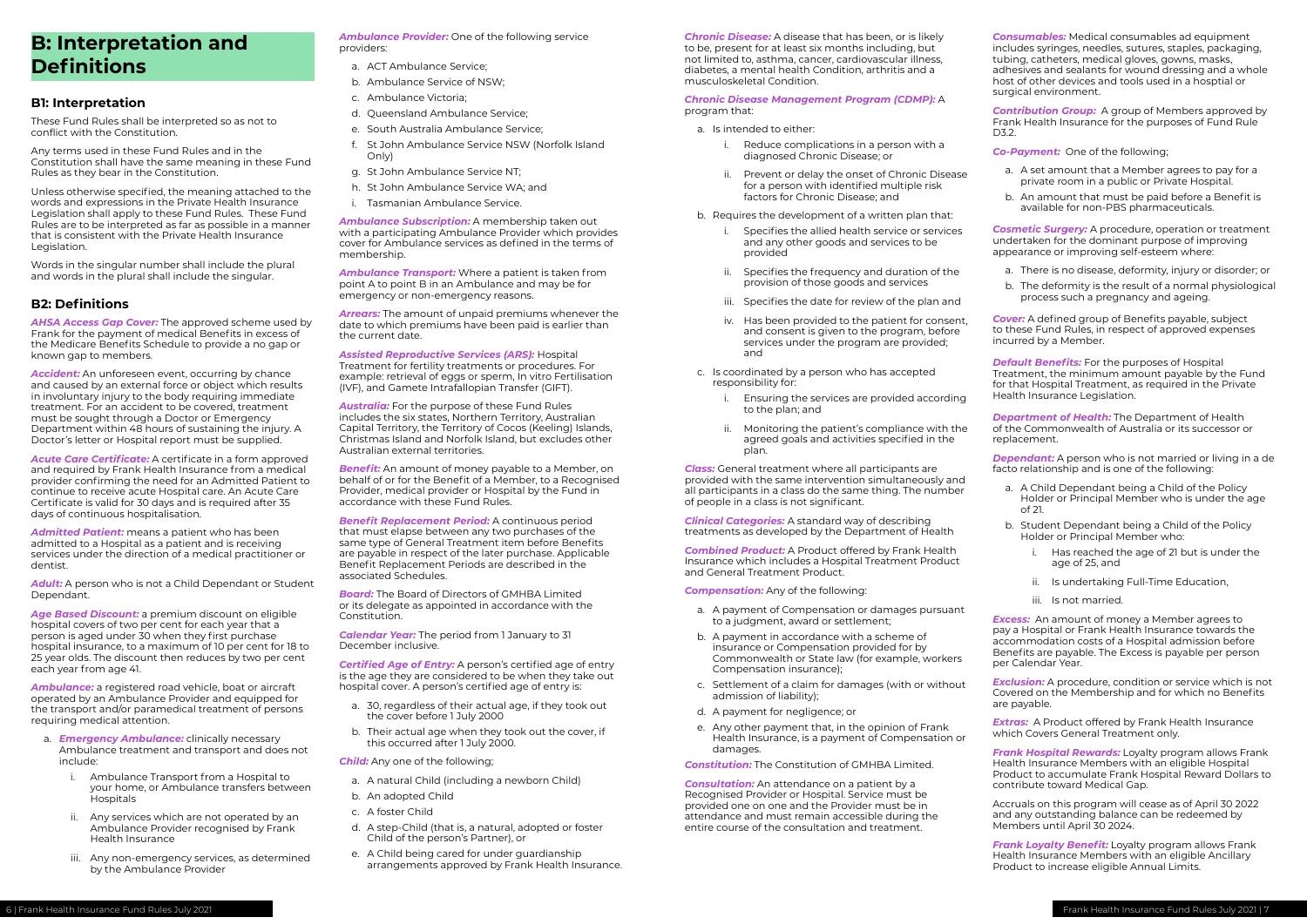*Fraud:* dishonestly obtaining a benefit, or causing loss, by deception or other means.

*Fund:* The Health Benefits Fund conducted by Frank Health Insurance in accordance with the Private Health Insurance Legislation.

*General Treatment:* Treatment (including the provision of goods and services) that is intended to manage or prevent a disease, injury or condition that is not Hospital Treatment (such as Dental, Optical, Physiotherapy, other therapies and Ambulance). General Treatment also includes Hospital Substitution.

*GMHBA Limited:* Includes GMHBA Health Insurance and Frank Health Insurance.

*Group:* General Treatment where the Provider is readily accessible during the entire course of a Group of up to six participants. The session will be of sufficient length to allow feedback and adjustment for each participant to occur. For Group physiotherapy, an individual assessment by a physiotherapist must have been previously provided.

*Health Insurance Act:* The Health Insurance Act 1973 (Cth).

*Health Management Program:* A program approved by Frank Health Insurance that is intended to ameliorate a Member's specific health condition or conditions.

*Insulin Pump:* Hospital Treatment for the provision and replacement of insulin pumps for treatment of diabetes.

*Hospital:* A facility which the Minister declares in writing is a Hospital and which complies with the Private Health Insurance (Accreditation) Rules.

*Hospital Product:* A Product offered by Frank Health Insurance which Covers Hospital Treatment and Hospital Substitution only.

*Hospital Purchaser-Provider Agreement:* An agreement entered into between Frank Health Insurance and a Hospital.

*Hospital Substitution:* General Treatment that is treatment provided by a provider that is not a declared hospital, but which substitutes for an episode of Hospital Treatment, i.e. it is the same treatment that is usually provided by a hospital. This is approved at Frank's discretion.

*Hospital Treatment:* Treatment (including the provision of goods and services) that is intended to manage a disease, illness, injury or condition, where the treatment is provided by a person who is authorised by a Hospital to provide the treatment or under the management or control of such a person and is either provided at a Hospital or with the direct involvement of a Hospital.

*Minister:* The Minister for the Commonwealth Department of Health or his or her delegate with powers vested in the Minister by the Private Health Insurance Legislation.

*Implantation of Hearing Device:* Hospital Treatment to correct hearing loss, including implantation of a prosthetic hearing device.

*Lifetime Health Cover:* Introduced by the federal government on 1 July 2000, allows health funds to charge different premiums according to a person's age when they first took out hospital cover.

> **Optical:** The provision of a sight-correcting appliance upon prescription by a Recognised Provider

*Lifetime Health Cover Base Day:* The later of 1 July 2000 or the 1st of July following your 31st birthday.

*Lifetime Health Cover Loading:* If you do not have Hospital Cover on your Lifetime Health Cover Base Day and decide to take out hospital cover after this time, you will pay a 2% loading on top of your premium for every year you are aged over 30. The maximum loading is 70% *Pain Management with Device: Hospital Treatment* for the implantation, replacement or other surgical management of a device required for the treatment of pain.

*Lifetime Limit:* The maximum amount that can be claimed on select service in a lifetime.

### *Medical Practitioner:* A person who:

**Partner:** A legally married spouse or de facto Partner, living together in a bona fide domestic relationship with the Policyholder.

- a. Is registered and licensed as a Medical Practitioner under a law of a State or Territory, and
- b. Satisfies the provider eligibility requirements for the payment of Medicare Benefits.

*Medical Purchaser-Provider Agreement:* An agreement entered into between Frank Health Insurance and a Medical Practitioner.

*Medical Treatment:* Treatment provided by a Medical Practitioner.

*Medicare Benefits Schedule (MBS):* The 'Medicare Benefits Schedule' published by the Department of Health and includes updates published from time to time.

*Member:* A person Covered by a Membership.

**Pre-Existing Condition (PEC):** An ailment, illness or condition, the signs or symptoms of which, in the opinion of a Medical Practitioner appointed by Frank Health Insurance (not the Member's own doctor), existed at any time during the six months preceding the day on which the Member purchased a Hospital Product or upgraded to a higher Hospital Product and/or Benefit entitlement.

*Membership:* A policy issued by Frank Health Insurance providing Cover for Hospital Treatment and/or General Treatment for which Premiums are paid in accordance with these Fund Rules.

*Membership Anniversary Date:* The date on which a Membership commenced.

*Membership Category:* Any one of the following:

- a. Single Membership The Policyholder
- b. Couple Membership The Policyholder and their Partner
- c. Family Membership The Policyholder, their Partner and one or more Dependants
- d. Single Parent Membership The Policyholder and one or more Dependants.

*Private Patient:* A person who is admitted to a Public Hospital or Private Hospital who is not a Public Patient.

*Mental Health Waiver:* Members with limited cover for psychiatric care are able to upgrade their cover to access higher benefits for in-hospital treatment without serving a waiting period. Policy holders are only able to use this exemption from the existing two month waiting period once.

### *Minimum Benefit:* See Default Benefits

**Product:** A defined group of Memberships that Cover the same treatments and provide Benefits that are worked out in the same way for approved expenses incurred by a Member and whose terms and conditions are the same as each other.

*National Health Act:* The National Health Act 1953.

**Product tier:** There are four tiers of hospital products: Gold, Silver, Bronze and Basic. Each product tier has a minimum standard of service that must be covered in accordance with Private Health Insurance Legislation Amendment Act 2018. Insurers will be able to offer additional coverage in Basic, Bronze and Silver tiers, allowing for Basic plus, Bronze plus and Silver plus products also.

*Nursing Home Type Patient (NHTP):* A patient in a Hospital who has been a patient for a continuous period exceeding 35 days and for whom an Acute Care Certificate is currently not in force.

*NHTP Benefit:* The Benefit determined by the Minister for any Hospital Treatment provided to a person while they are a Nursing Home Type Patient.

**Occupational Therapy:** A professional Treatment that is:

- a. Approved by Frank Health Insurance; and
- b. Provided during a one on one Consultation with a person who is recognised by Frank Health Insurance as an Occupational Therapist.

*Sleep Studies:* Hospital Treatment for the investigation of sleep patterns and anomalies.

### *Orthotic Appliance:* An item that:

- a. Is approved by Frank;
- b. Has been custom made; and
- c. Has been provided by a Podiatrist or Orthotist.

*Out of Pocket:* The difference between the Benefit for a

treatment or service and the provider's fees.

### *Participating Private Hospital Agreement:* An

agreement between Frank Health Insurance and a Private Hospital which specifies, amongst other things, the fees that the Private Hospital may raise to Members and the Benefits Frank Health Insurance will pay for certain Hospital Treatment provided to Members.

*Participating Private Hospital:* A Private Hospital which has entered into a Participating Private Hospital Agreement.

### *Pharmaceutical Benefits Scheme (PBS):* The

Schedule of pharmaceutical benefits published by the Department of Health.

**Pharmacy:** A substance which:

- a. Had been prescribed by a Medical Practitioner or a dentist
- b. Has been supplied by a pharmacist in Private Practice or a Medical Practitioner; and
- c. Can only be supplied on prescription under applicable State law;

But does not include:

- a. Any item available on the PBS
- b. Any item that is not registered as a schedule 4 or schedule 8 medication by the TGA
- c. Contraceptives, IVF and Fertility medications.

*Policyholder:* A person in whose name an application for Membership has been accepted and who is responsible for Premium payments.

It is not necessary for a Member to be aware of the ailment, illness or condition for it to be considered preexisting.

*Premium:* The amount of money a Policyholder is required to pay Frank Health Insurance for a Membership to remain financial.

*Premium Due Date:* The due date for Premiums to be paid to Frank Health Insurance by the Policyholder.

*Private Health Information Statement:* A summary of the key features of a Product that contains the information and is in the form set out in the Private Health Insurance (Complying Product) Rules.

*Private Health Insurance Act:* The Private Health Insurance Act 2007 (Cth).

*Private Health Insurance Legislation:* The Private Health Insurance Act, Private Health Insurance (Prudential Supervision) Act 2015 (Cth) and their regulations, rules and other instruments under them and consolidations, amendments, reenactments or replacements of any of them, and other related laws.

*Private Hospital:* A Hospital, including a day Hospital, not operated by a State or Territory Government and

declared by the Minister to be a Private Hospital.

*Private Practice:* A professional practice, whether sole, partnership or group that is self-supporting. This means that its accommodation, facilities and services are not provided or subsidised by another party (as is the case with a Public Hospital or publicly funded facility) but through the leveraging of fees directly to recipients of treatment, goods or services.

*Prosthesis:* An artificial substitute for a body part that is either implanted or applied surgically as listed on the Prostheses List administered by the Department of Health.

*Prostheses List:* Prostheses items as determined by the Minister under the Private Health Insurance Act.

*Public Hospital:* A Hospital which is owned by a State or Territory government, receives government funding and is declared by the Minister as a Public Hospital.

*Public Patient:* A person admitted to a Public Hospital who receives treatment, goods or services by a doctor appointed by the Public Hospital without charge to the person.

*Recognised Provider:* A health care practitioner other than a Medical Practitioner in respect of whom Frank Health Insurance will pay Benefits for treatment provided by that provider. Frank Health Insurance have sole and absolute discretion in determining if someone becomes or remains a Recognised Provider and for which of their treatments Frank Health Insurance will pay Benefits.

*Restricted Service:* Hospital Treatment for which only the Default Benefit is payable.

*Schedule:* Any of the Product Schedules attached to these Fund Rules.

*Suspension:* The temporary discontinuation of a Membership in accordance with these Fund Rules.

*Transfer Certificate:* a certificate issued under section 99-1 of the Private Health Insurance Act.

*Waiting Period:* A period during which a Member must hold continuous Membership under a particular Product before the Member has an entitlement to receive a Benefit at the level payable on that Product.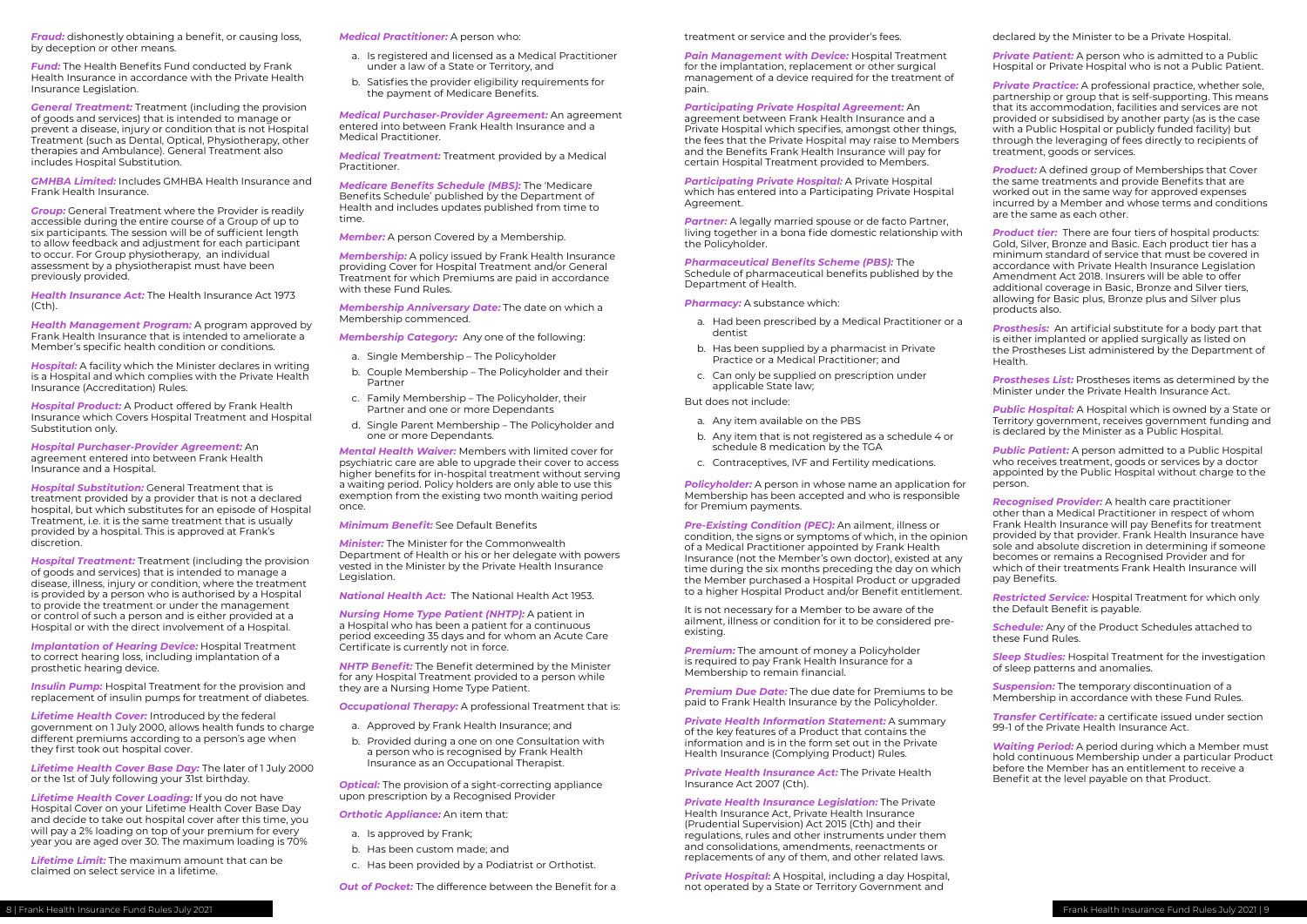# <span id="page-5-0"></span>**C: Membership**

### **C1: General Conditions of Membership**

### **C1.1: Same Membership Category and Covers**

All Members under the same Membership shall:

- a. Belong to the same Membership Category, and
- b. Have the same Cover or Covers

### **C1.2: Levels of Cover**

Subject to other Fund Rules, a Member may (at any one time) have a Membership under only one of the following:

- a. Any one Hospital Product that Covers Hospital Treatment set out in Schedule H;
- b. Any one Extras Product that Covers General Treatment set out in Schedule I;
- c. Any combination of a Hospital Product and an Extras Product Covering Hospital Treatment and General Treatment set out in Schedules H and I;
- d. Any one of the combined package Products Covering Hospital Treatment and General Treatment set out in Schedule J;

The available product combinations are outlined in Schedules H and I.

### **C1.3: Change of Membership Details**

Policyholders are required to advise Frank Health Insurance of any changes to Membership details within two months of such changes. Frank Health Insurance is not obligated to allow any changes to have effect greater than two months prior to the date advised. Suspension of a policy cannot be made retrospectively unless with the approval of the Fund.

Changes in Membership details include, but are not limited to:

- a. Change of residential and/or postal address;
- b. Change of contact details such as email address or telephone number;
- c. Change of Premium payment details or Premium payment method;
- d. Change of details or method for receipt of Benefits;
- e. Change of Dependant status;
- f. Change of name;
- g. Change of Partner;
- h. Additions to a policy such as a newborn baby.

### **C1.4: Membership Authority**

A Policyholder:

- a. Is responsible for the payment of Premiums;
- b. May make any changes to the Membership as required;
- c. Can submit claims on behalf of all Members of the Membership;
- d. Can cancel the Membership
- e. Can, in writing or in any other approved way, request that the Partner or the holder of a Power of Attorney be treated as authorised to operate the Membership (except to cancel the Membership) as if the Partner or Power of Attorney is the Policyholder. The Policyholder may withdraw this authority at any time by written notice.
- f. Can, in writing or in any other approved way,

request a person not on the Policy be treated as authorised to access personal and sensitive information about the Membership and claim on the Policyholder's behalf. This person will not be authorised to make any changes to the Membership.

### A Partner may:

- a. Make changes to their own details;
- b. Submit claims on behalf of all Members of the Membership;
- c. If authorised as set out in Rule C1.4.e, make any changes to the Membership as required
- Any other Member on the Membership may:
- a. Submit claims on behalf of all Members on the Membership.

### **C2: Eligibility for Membership**

### **C2.1: Membership Eligibility**

Frank Health Insurance Products are designed for people who have full Medicare eligibility and, while the Fund will not refuse Membership to people on the basis of their residency or Medicare status, potential Members who are classed as overseas visitors may be responsible for large Out of Pocket expenses if they are not a permanent resident or do not have full Medicare eligibility.

Any person may be eligible for any Product or combination of Products as set out in and in accordance with Fund Rule C1.2.

### **C2.2: State of Residence**

A Member may hold Membership only in respect of the Policyholder's State of Residence.

### **C2.3: Minimum Age of Policyholder**

Unless otherwise approved by the Fund, persons aged under 18 are not eligible to be a Policyholder.

### **C2.4: Responsible Person**

Under Rule C2.3, the parent or guardian of the Child agrees to take out the Membership on behalf of the Child, to handle the maintenance of the Membership, be responsible for payment of Premiums and notifying Frank Health Insurance of changes to the Membership and the Child will be taken to be the insured person under the Membership, who is entitled to receive Benefits.

- a. Frank Health Insurance may apply all relevant Waiting Periods to any Benefits under the new Product that were not provided under the Previous Cover;
- b. Where a Benefit payable by the Fund under the new Product is higher than that payable under the Previous Cover, the lower Benefit will be paid from the Fund until the required Waiting Period with the Fund has been served;
- c. Frank Health Insurance may apply all relevant Waiting Periods to the unexpired portions of any Waiting Periods not fully served under the Previous Cover

### **C3: Dependants**

### **3.1: Addition to a Membership**

Dependants can be added to a Membership at any time as long as the option is available on the Product.

Where the Membership was a Single Membership prior to a Dependant being added, the Membership Category will be amended from the date the Dependant is added. Premiums for the Membership will be adjusted accordingly.

### **C3.2: Dependant Coverage**

Dependants are Covered on a Family or Single Parent Membership until:

- a. 21 years of age, or
- b. 25 years of age if they are studying full time, are undertaking a recognised apprenticeship or traineeship or are completing a life-skills course.

A person who ceases to be eligible to be a Dependant Child on a Membership can join Frank Health Insurance without serving any Waiting Periods (other than the balance of the unexpired Waiting Period for that Benefit under the previous Membership) if:

- a. The Benefits provided under the new Product are no higher than the Benefits provided under the previous Membership; and
- b. The person applies for a Membership within 60 days of ceasing to be a Dependant Child.
- c. The Dependant backdates their policy start date to;
	- i. The date of their 21st birthday if not eligible as a student Dependant;
	- ii. April 1 of the year after completion of studies if no longer eligible as a student Dependant;
	- iii. Their 25th birthday;

whichever is earliest.

### **C4: Membership Applications**

### **C4.1: Application in the approved form**

A person may make an application required by these Fund Rules in writing, by telephone or by any other oral or electronic means approved by Frank Health Insurance.

All relevant information reasonably requested by Frank Health Insurance to establish and maintain a Membership must be supplied by the applicant.

Frank Health Insurance may from time to time introduce or vary procedures or requirements with respect to applications made under this Fund Rule.

An application to join the Fund will be accepted by Frank Health Insurance only once the initial payment of the Premium required from the applicant is received by Frank Health Insurance.

### **C4.2: Refusal of Application to Join**

Frank Health Insurance reserves the right to reject any application for admission to the Fund as a Member including where the applicant was a former Member of the Fund whose Membership was cancelled under Fund Rule C8.

Frank Health Insurance will not reject any Membership application for reasons described as improper discrimination under the Private Health Insurance Act.

### **C4.3: Acceptance of Application to Join**

Upon acceptance of a Membership application, Frank Health Insurance will provide the Policyholder with;

- a. A copy of these Fund Rules;
- b. The relevant up to date PHIS;
- c. Details of what the Membership Covers and how Benefits are calculated;
- d. A Membership certificate;
- e. A Membership card for each Adult and for any Dependant/s as requested.

# **C5: Duration of Membership**

### **C5.1: Commencement of Membership**

A Membership commences on the latter of:

- a. The time and date on which an application is received by Frank Health Insurance; or
- b. The date nominated on the application form, or
- c. A date mutually agreed between the Policyholder and Frank Health Insurance,

provided that the Policyholder has paid Premiums from the date of commencement and all application procedures are completed to the satisfaction of Frank Health Insurance.

### **C5.2: Termination of Membership**

A Policy terminates:

- a. On the date it is cancelled by a Policy Holder in accordance with Rule C7; or
- b. On the date the Policy is terminated in accordance with Rule C8.

### **C6: Transfers**

### **C6.1: Transfers from another private health insurer within 30 days**

Where a person who was insured under a Previous Cover transfers to Frank Health Insurance Product with a break in coverage of 30 days or less:

### **C6.2: Transfers from another private health insurer outside 30 days**

Where a person who was insured under a Previous Cover transfers to a Frank Health Insurance Product with a break in coverage of more than 30 days, the person will be treated as a new Insured Person to the extent permitted under the Private Health Insurance Act and Frank Health Insurance may apply the Waiting Periods in full.

### **C6.3: Benefits paid under Previous Cover may be taken into account**

Where a person who was insured under a Previous Cover transfers to a Frank Health Insurance Product with a break in coverage of 30 days or less, Frank Health Insurance may take into account any Benefits that have been paid in the relevant Calendar Year under the Previous Cover in calculating Annual Benefits Limits and determining the Benefits payable under the new Product for the remainder of that Calendar Year.

### **C6.4: Transfers to another private health insurer**

If an Insured Person transfers to a policy of private health insurance with another private health insurer, Frank Health Insurance will provide the Policyholder, or another such person as they nominate with a certificate in accordance with the Private Health Insurance Act.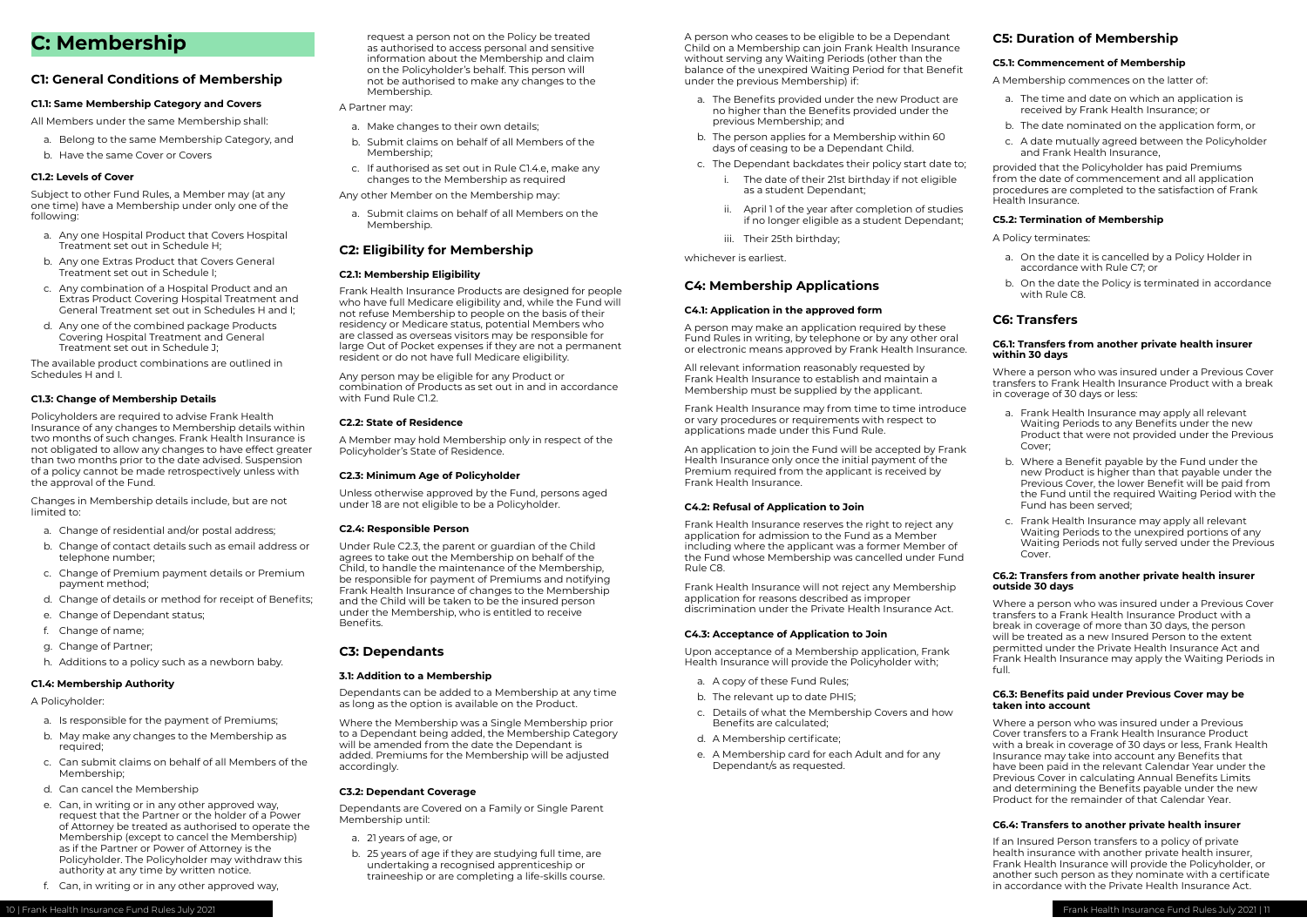### <span id="page-6-0"></span>**C7: Cancellation of Membership**

### **C7.1: Cancellation Requests**

The Policyholder may cancel a Membership by advising Frank Health Insurance in writing or as otherwise agreed by us. The date of cessation of the Membership will be the later of the:

The date requested by the Policyholder (provided the Membership is paid to that date); or

The date of the most recent claim paid in respect of the Membership.

If the Policyholder does not nominate a date of cessation, it will be the date on which Frank Health Insurance received your request for cancellation.

A Partner or Dependant Child who is aged 18 or over may remove himself or herself from a Membership by notifying Frank Health Insurance in writing. The date of cessation will be the later of the date requested by the Partner or Dependant Child and the date Frank Health Insurance receive the notice.

Frank Health Insurance may terminate the Policy of any Policyholder or terminate a Member from a Membership (with or without advanced written notice) on any of the following grounds:

Frank Health Insurance will issue you a Transfer Certificate within 14 days of you ceasing to be Covered under a Membership.

If a Membership is to be cancelled due to the death of a Policyholder, the cancellation will take effect from the day after his or her death.

### **C7.2: Refund of Premiums**

If you cancel the Membership before the date on which the next Premium is due, Frank Health Insurance will reimburse any Premiums paid in advance of the termination date.

Where a refund is owing following the death of a Policyholder, Frank Health Insurance will refund any Premiums paid in respect of the period after the cancellation date to the Estate of the Policyholder.

### **C7.3: Cooling Off Period**

If a Policyholder has not made a claim, they can cancel their cover within the first 30 days of Membership (cooling off period) and receive a full refund of any Premiums paid.

### **C8: Termination of Membership**

### **C8.1: Termination Generally**

- a. The application for the Membership is discovered to have been incomplete or inaccurate in a material respect;
- b. The Membership is in Arrears for a period of more than 2 months.

### **C8.2: Termination of Membership Where Member Acts Improperly**

Frank Health Insurance may, by notice in writing to the Policyholder, terminate the Policy of any Policyholder or terminate a Member from a Membership where, in the opinion of Frank Health Insurance;

- a. Any Member had committed or attempted to commit fraud upon Frank Health Insurance;
- b. Any Member materially or repeatedly breached any of these Fund Rules or any other term or condition of Membership

c. Any Member included in the Membership has behaved inappropriately towards Frank Health Insurance staff, providers or other Members.

### **C8.3: Member Entitlements on Termination**

Unless Fund Rule 8.1.a or 8.2.a apply:

- a. The termination of the Membership will not affect any rights accrued by the Member prior to the date of termination; and
- b. The Member will be entitled to a pro-rata refund of any Premium paid for any period beyond the date of termination.

### **C9: Temporary Suspension of Membership**

### **C9.1: Overseas Travel**

Members may suspend their Membership for periods of overseas travel by advising Frank Health Insurance over the phone or as otherwise agreed by Frank Health Insurance provided they:

- a. The Age Based Discount will be based on a Member's age when they become insured under an eligible Hospital Product.
- b. Age Based Discounts start at 10% for Members aged 18-25 and decrease by 2% each year to age 29.
- c. Where a Hospital Product Covers more than one Adult the amount of discounted Premiums is calculated by averaging the discounted Premiums applicable to each Member.
- d. A member receiving an Age Based Discount will continue to receive the discount until the age of 41 whilst they remain on an eligible Product. After age 41, the discount will be removed at a rate of 2% per year until the age of 45.
- e. Any Age Based Discount that a Member was receiving at a previous fund will not be carried over when that Member joins Frank Health Insurance.

- a. Have held 12 months continuous Membership with the Fund since joining;
- b. Have had a minimum of 6 months active Cover since any previous Suspension for overseas travel;
- c. Have paid Premiums to the date of departure;
- d. Will be overseas for at least 4 weeks and not more than 3 years; and
- e. Apply for Suspension prior to departure.
- f. A Policyholder with two different types of Cover (i.e a Hospital Product and General Treatment Product) may not suspend one Cover without also suspending the other.

Suspensions can apply to the Membership or individual Members as required, however, dependants cannot remain on a policy without a policyholder.

### **C9.2: Effect of Suspension**

During the Suspension of a Membership:

- a. The Policyholder is not required to pay Premiums in respect of the Membership; and
- b. Any Member Covered by the Policy is not entitled to payment of Benefits for services provided during the Suspension.

### **C9.3: Effect of Suspension on Waiting Periods**

Periods of Suspension do not count towards Waiting Periods. Therefore, the balance of all outstanding Waiting Periods must be served upon reactivation of Membership.

### **C9.4: Reactivation of Policy**

Memberships will be automatically reactivated based on the date provided by the Member. If the Member's reactivation date changes whilst overseas it is the Member's responsibility to inform Frank Health Insurance.

# **D: Contributions**

### **D1: Payment of Premiums**

### **D1.1: Premiums Payable in Advance**

Members must pay Premiums in advance.

Available payment frequencies are

a. Direct debit bank account or credit card: Weekly, fortnightly, monthly, quarterly, 6 monthly and yearly.

### **D1.2: State Premiums**

Premiums may differ based on the State or Territory in which the Member permanently resides.

### **D1.3: Contribution Groups**

Frank Health Insurance may, at its discretion, approve any group of Members to be a Contribution Group. A Contribution Group may include, but is not limited to:

- a. Employees of an organisation;
- b. Members of an association;
- c. Frank staff;
- d. Brand ambassadors.

### **D2: Premium Rate Changes**

### **D2.1: Rate Change**

Frank Health Insurance may vary the Premiums for any Product in accordance with these Fund Rules and any requirements set out in the Private Health Insurance Act.

### **D2.2: Premium Rate changes as a result of changes to Products**

Premium rates may change as a result of:

- a. A change in Premiums in line with the Private Health Insurance Act;
- b. A change in Product;
- c. A change in the State of Residence; or
- d. A change in Policy Category

### **D2.3: Premium Rate Protection**

Subject to changes under Rule D2.2.a where Premiums are paid by or on behalf of a Policy Holder in advance, a Premium Rate change that takes effect during the period in which that Policy Holder's Premiums have been paid in advance will not take effect until the Policy Holder's next Premiums fall due.

### **D3: Premium Discounts**

### **D3.1: Discounts on Premiums**

Discounts may be applied up to 12% per annum in accordance with Private Health Insurance Legislation.

### **D3.2: Age Based Discounts**

Premium discounts of up to 10% will be available to Members aged 18 to 29 on eligible Hospital Products. The eligible Products are:

- a. Frank Bronze Plus Bundle (with Age Based discount)
- b. Frank Kickstarter Bundle (Basic Plus with Age Based discount)

### **D3.3: Age Based Discount Application**

### **D4: Lifetime Health Cover**

### **D4.1: Lifetime Health Cover Application**

Subject to Rule D4, Frank Health Insurance must increase the Hospital Policy Premiums applying to an Adult if:

- a. The Adult was not Covered by a Hospital Policy on his or her Lifetime Health Cover Base Day; or
- b. The Adult ceases to be Covered by a Hospital Policy after his or her Lifetime Health Cover Base Day.

### **D4.2: Certified Age of Entry**

Any increase in Premiums under this Rule must be calculated based on the Adult's Lifetime Health Cover Age as specified in Division 34 of the PHI Act.

Frank Health Insurance must stop increasing Premiums under Rule D4 where required by Division 34 of the PHI Act.

### **D4.3: Loading Not to Apply**

Frank Health Insurance must not increase Premiums under Rule D4 if:

- a. At the time the Adult first took out a Hospital Policy with a Private Health Insurer, the 1st of July following the Adult's 31st birthday had not arrived; or
- b. The Adult was Covered by a Hospital Policy on and since 1 July 2000; or
- c. The Adult was born on or before 1 July 1934; or
- d. An Adult who turned 31 on or before 1 July 2000 was overseas on 1 July 2000; or
- e. The Adult is the subject of a determination (with effect immediately before 1 April 2007) under clause 10 of Schedule 2 of the National Health Act.

### **D4.4: Lifetime Health Cover Loading**

The Premium payable:

- a. Under rule D4.1.a increases by 2% of the Base Rate for each year the Adult's Lifetime Health Cover Age is above 30 up to 70% of the Base Rate; and
- b. Under rule D4.1.a increases by 2% for each year the Adult is not Covered by a Hospital Policy (calculated in accordance with section 34-5 of the PHI Act).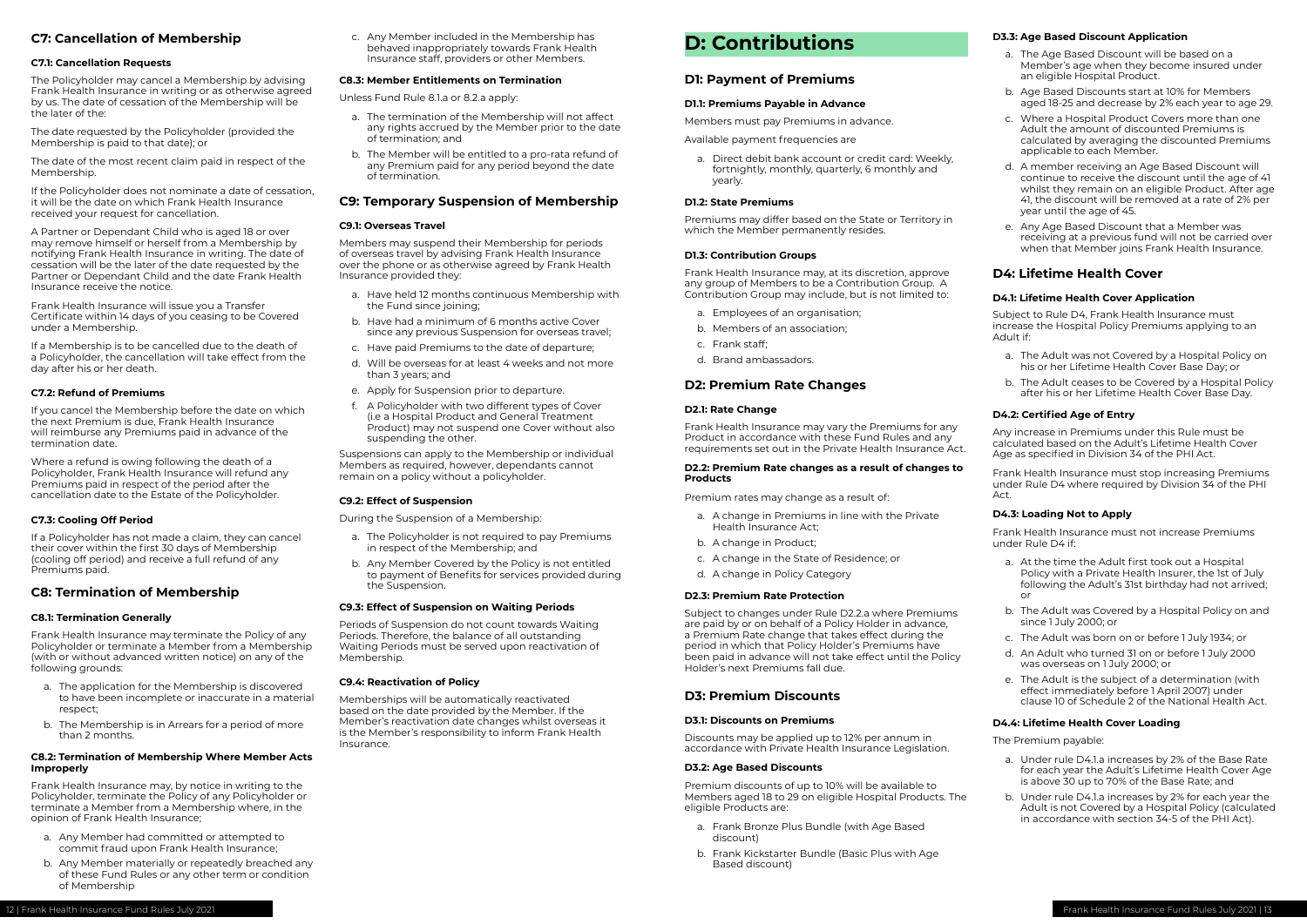### <span id="page-7-0"></span>**D4.5: Lifetime Health Cover Loading for Couples**

Where a Hospital Policy Covers more than one Adult the amount of increased Premiums is calculated by averaging the increased Premiums applicable to each Adult in accordance with section 37-20 of the PHI Act.

### **D4.6: Lifetime Health Cover and Age Based Discount on the Same Policy**

In circumstances where an Age Based Discount and Lifetime Health Cover loading are applicable to two different members on the same policy, the discount and loading will be applied to the relevant person's proportion of the policy's base rate for Hospital Cover.

### **D4.7: Lifetime Health Cover Loading Removal**

Premium increases stop after 10 years continuous Cover (not counting any Permitted Days Without Hospital Cover) but may start again if the Member ceases to have a Policy which Covers Hospital Treatment as specified in the PHI Act. Lifetime Health Cover recognises continuous Cover even if the Member has had a Policy which Covers Hospital Treatment from more than one health fund.

### **D4.8: Continuity of Cover**

Continuity for the purposes of Lifetime Health Cover is preserved during a period in which the Member ceases to have a Policy which Covers Hospital Treatment for a cumulative period of 1,094 days or otherwise in accordance with the PHI Act (known as Permitted Days Without Hospital Cover). However, after exceeding 1,094 Permitted Days Without Hospital Cover, a person must pay an additional loading of 2% of the Base Rate Premium for every year without Hospital Cover (excluding Permitted Days Without Hospital Cover) on top of any previous loading. If a person takes out a Hospital Policy again after exceeding 1,094 Permitted Days Without Hospital Cover, the person must re-serve 10 years of continuous Hospital Cover before Premiums stop increasing.

### **D5: Arrears in Contributions**

### **D5.1: Memberships in Arrears**

A Membership (other than a suspended Membership) is in Arrears whenever the date to which Premiums have been paid is earlier than the current date.

### **D5.2: Treatment During Arrears**

Benefits are not payable for treatment provided to a Member during a period of Arrears.

Subject to Rules D5.3 and D5.4, a Policyholder may regain an entitlement to Benefits for such treatment by paying all outstanding Premiums including the minimum amount of advance Premiums relevant to the Policyholder, as specified in Rule D1.1.

### **D5.3: Maximum Period of Arrears**

When a period of Arrears exceeds two months, Frank Health Insurance may terminate a Membership with immediate effect without written notice to the Policyholder.

# **D5.4: Reinstatement of a Terminated Membership**

Where a Membership has been terminated under Rule 5.3, Frank Health Insurance has a discretion to reinstate the Membership at the request of the Policyholder, with continuity of entitlements, subject to payment of all Premiums as required under Rule 5.2.b.

# **E: Benefits**

### **E1: General Conditions**

### **E1.1: Benefits Available**

Details of Benefits available under each Product are set out in the relevant Schedule of these Fund Rules.

### **E1.2: Treatment to be provided by Recognised Providers**

Benefits are payable only where treatment Is provided by a Recognised Provider. Frank Health Insurance recognises the following providers:

- a. Hospitals (as defined in these rules), and
- b. General Treatment Providers who are:
	- i. In independent Private Practice,
	- ii. For each relevant class of service or treatment, satisfy all applicable recognition criteria with Medicare or other Frank Health Insurance approved industry body such as the Australian Regional Health Group and Australian Health Practitioner Regulation Agency (AHPRA);
	- iii. Approved by Frank Health Insurance in its absolute discretion

### **E1.3: Providers who Fail to meet Recognition Requirements**

Frank Health Insurance will decline to pay Benefits in respect to any claim where Frank Health Insurance has reasonable grounds to believe that at the time the services were provided:

- a. At premises or facilities that do not meet the definition of Hospital as set out in these Fund Rules, or
- b. By a General Treatment Provider who is not in independent Private Practice or does not satisfy an applicable recognition criterion

### **E1.4: No Benefit payment unless permitted by legislation**

Irrespective of anything else contained within these Rules, Frank Health Insurance will not pay a Benefit to Members for a treatment that does not meet the standards in the Private Health Insurance (Accreditation) Rules, unless it has been permitted to do otherwise under any legislative or regulatory instrument, or in any condition of registration.

### **E1.5: Benefit Reductions**

Benefits may be reduced in the following circumstances:

- a. Where the charge is lower than the Benefit that would otherwise have been payable, the Benefit shall be reduced to the amount of the charge;
- b. Where a Benefit is claimable from another source for the same service, the Frank Health Insurance Benefit may be reduced by the amount claimable from the other source, and
- c. Where in the opinion of Frank Health Insurance the charge is higher than the Provider's usual charge for the service, Frank Health Insurance may assess the claim as if the Provider's usual charge had been applied.

### **E1.6: Providers Treating Themselves, Family Members, and Business Partners and Family**

- a. Subject to b), Benefits are not payable for treatment rendered by a provider to:
	- The provider's Partner, Dependants, or business partner, or
	- ii. Family members of the provider and the providers business partner including: wife/ husband, brother/sister, children, parents, grandparents and grandchildren, or
	- iii. The provider themselves,
	- iv. The Partner or Dependants of the provider's business partner, or
	- v. Any other person not independent from the practice.
- b. Frank Health Insurance may at its discretion pay Benefits in these cases:
	- Where it is satisfied that the charge is a legally enforceable debt, or
	- ii. In respect of the invoiced cost of materials required in connection with any treatment.

### **E1.7: Benefit Assessment**

Frank Health Insurance may request information from a Policyholder or their health service provider prior to or after the payment of Benefits. Information requested will be directly related to a claim where the Policyholder has made a declaration requesting Benefits be paid to the Policyholder or their health service provider.

Such information may include but is not limited to:

- a. Invoices;
- b. Receipts;
- c. Treatment Plans;
- d. Prescriptions;
- e. Medical/Patient records and clinical notes.

### **E1.8: Benefit Restitution**

Frank Health Insurance may seek restitution where:

- a. A claim contains false or misleading information;
- b. A claim is incorrectly assessed;
- c. A claim is paid after the termination date of the Membership;
- d. Information is received after the claim has been paid which establishes that the Benefit should not have been paid.

### **E1.9: Limitations on Consultations provided on the Same Day**

Frank Health Insurance has limitations on Consultations provided on the same day.

a. More than one consultation and/or treatment type per day has been claimed and performed by the same provider within a group of chiropractors (excluding X-Ray), acupuncturists, osteopaths, physiotherapists, myotherapists and remedial masseuses.

### **E1.10: Obligations of Recognised Providers**

A Recognised Provider must:

a. Undertake in a diligent and professional manner the provision of treatment, goods or services to Members and maintain the quality of the treatment, goods or services;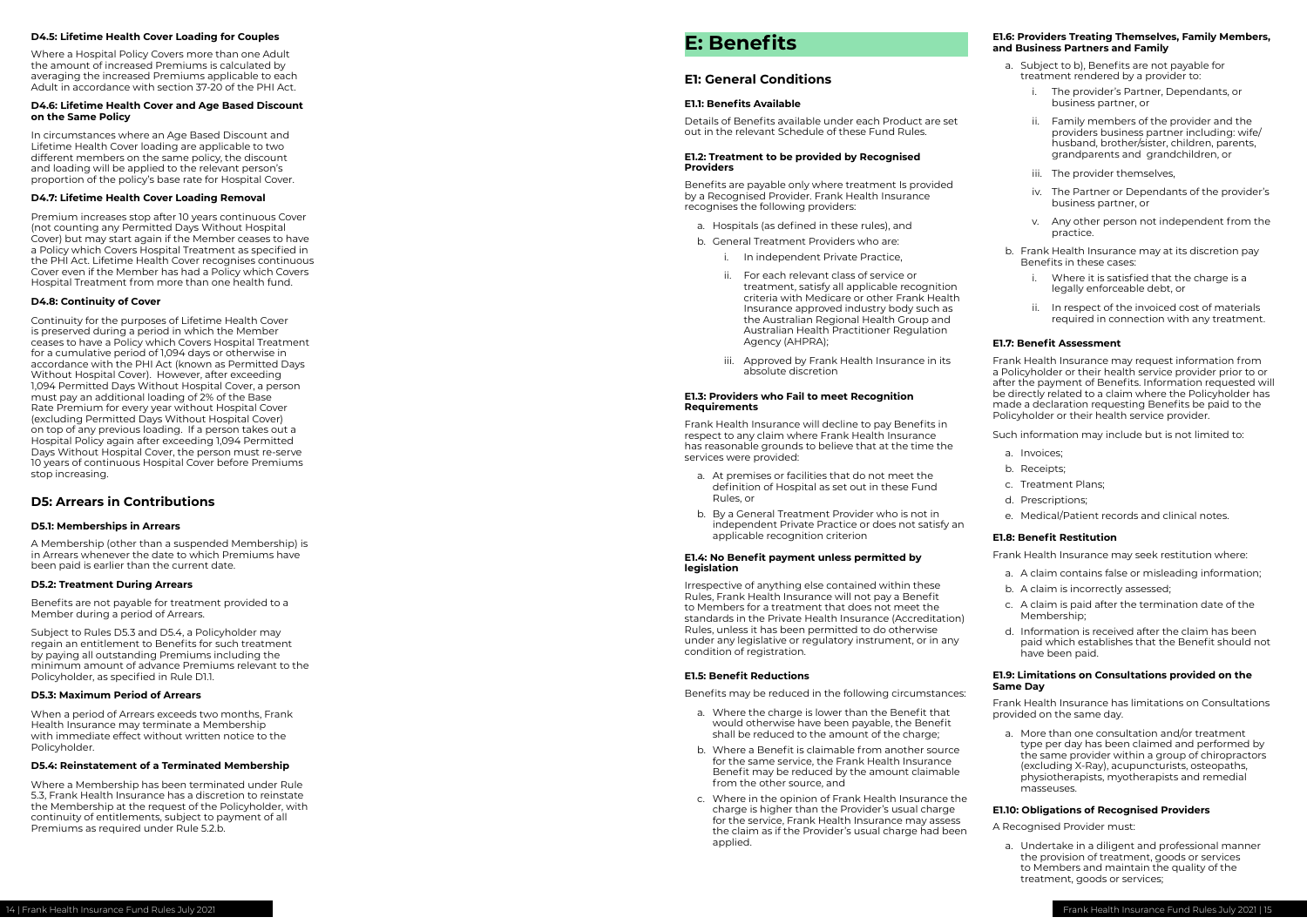- <span id="page-8-0"></span>b. Comply with each law, and each requirement arising from a law, and hold and maintain every required licence, permission and registration necessary to provide treatment, goods or services to Members including as required by the Private Health Insurance (Accreditation) Rules;
- c. Conform to the general standards required by all relevant regulatory bodies;
- d. Not act contrary to the interests of Frank Health Insurance or in a way which brings Frank Health Insurance into disrepute;
- e. Promptly advise Frank Health Insurance of any event or occurrence that the Recognised Provider is aware of which may reasonably be expected to lead to a complaint about Frank Health Insurance from any person;
- f. Not provide information to Frank Health Insurance which is false or misleading;
- g. Not mislead or deceive Frank Health Insurance in any other manner including by failing to provide true and full information at any time;
- h. Not act or attempt to act improperly so as to:
	- Obtain an unfair advantage for himself/ herself or another person; or
	- ii. Cause loss or damage to Frank Health Insurance; and
- i. Only provide a treatment, good or service to a Member while engaging in Private Practice if they do not otherwise make that treatment, good or service available to persons while not engaging in Private Practice;
- Benefits will be paid in accordance with the Clinical Categories as set by the Department of Health including the relevant MBS item numbers.

### **E2: Hospital Treatment**

### **E2.1: Hospital Benefits Payable according to the Schedules**

The Benefits payable in respect of Hospital Treatment and the conditions relevant to those Benefits are set out in these Fund Rules and associated Schedules.

### **E2.2: Same Day Patients**

Benefits for same day Hospital accommodation are payable only where the Member is an Admitted Patient or where a Benefit is payable under a Hospital Purchaser-Provider Agreement with that Hospital.

### **E2.3: Day Hospital Facilities**

Benefits for Admitted Patients of Day Hospital Facilities are payable in accordance with guidelines issued by the Minister.

### **E2.4: Patient Classification Principles**

- a. Benefits for accommodation in Private Hospitals are payable according to the classification of the Patient.
- b. Patients are classified in accordance with guidelines issued by the Department of Health. These patient classifications are:
	- i. Surgical
	- ii. Advanced Surgical
	- iii. Obstetric
	- iv. Other (Medical)
	- v. Psychiatric Care
- vi. Palliative Care, and
- vii. Rehabilitation
- c. Frank Health Insurance may permit further subclassifications of Patients when not inconsistent with these guidelines.

### **E2.5: Patient Classification: Surgical and Advanced Surgical Patients**

Subject to Rule E2.11, the Benefit payable under the surgical and advanced surgical classifications applies:

- a. From the date of admission, where the operative procedure is performed on the first or second day of admission, or
- b. From the date of the procedure, where the operative procedure is performed on the third day of admission or later.

### **E2.6: Patient Classification: Obstetrics Patients**

- a. The Obstetric classification applies only where childbirth occurs following the mother's admission to a Hospital.
- b. Where labour resulting in childbirth commenced before admission, the Obstetric classification applies from the date of admission.
- c. Where labour commenced after admission, the obstetric classification applies from the earliest of:
	- i. The date on which labour commenced, or
	- ii. The date on which an obstetric procedure took place, or
	- iii. Any other date that Frank Health Insurance may at its absolute discretion specify.

### **E2.7: Patient Classification: Rehabilitation Patients**

Benefits for Rehabilitation Patients are payable subject to the following conditions:

- a. Rehabilitation Patient means an Admitted Patient or Outpatient receiving treatment for rehabilitation.
- b. Approved Rehabilitation Program means a Program that is approved by the Fund for the purpose of paying Benefits at the Rehabilitation Patient rate.
- c. Benefits at the Rehabilitation Patient rate are payable subject to the following conditions:
	- Rehabilitation treatment in a Private Hospital must be provided as part of an approved rehabilitation Program
	- ii. The Fund may require the treatment to be supported by a Rehabilitation Care Certificate in a form approved by the Fund or some other form of documentation to support the need for the Patient to participate in a Program to assist in recovery from an Acute Catastrophic Illness or Injury.
	- iii. The service is not a Restricted Service under the Cover.
	- iv. Subject to the service not being a Restricted Service under the Cover, Benefits for Rehabilitation Patients who receive treatment in other than an approved rehabilitation Program are payable at the applicable Other (Medical) Patient rate.

### **E2.8: Patient Classification: Psychiatric Patients**

Benefits for Psychiatric Care patients are payable subject to the following conditions:

- a. Treatment must be supported by a Psychiatric Care Certificate;
	- A further psychiatric care certificate is required:
	- ii. For each period specified in any certificate where treatment as a Psychiatric Care beyond 35 days is provided; and
- b. For any subsequent readmission as a Psychiatric Care patient that does not constitute Continuous Hospitalisation
- c. Psychiatric Care Benefits are not payable for any Member under the custodial care of a State or **Territory**
- d. The service is not a Restricted Service under the Cover;
- e. Subject to the service not being a Restricted Service under the Cover, Benefits for Psychiatric Patients who receive Treatment in other than an approved psychiatric Program are payable at the Other (Medical) Patient rate;
- f. The member has used the Mental Health Waiver to upgrade their level of cover.

### **E2.9: Counting of Days**

- a. The day on which a person became an Admitted Patient and the day of discharge are counted as one day for the purpose of assessing Benefits payable;
- b. Days spent in a special unit (such as an intensive care, critical care, coronary care, or high dependency nursing care unit) do not interrupt the counting of days in relation to the Patient classification on entering the unit. To avoid doubt, Benefits payable upon discharge from the special unit will be paid at the classification applicable upon entering the unit, after taking into account any days spent in the unit.

### **E2.10: Patient Classification: Multiple Procedures**

Subject to these Fund Rules, where a Patient undergoes more than one operative procedure during the one theatre admission, the procedure with the highest fee in the Medicare Benefits Schedule determines the Patient's classification.

### **E2.11: Patient Classification: Subsequent Procedures**

Where a Patient undergoes a subsequent operative procedure during the same period of hospitalisation:

- a. Where the procedure results in the Patient having a higher classification, the Patient's classification increases from the date of the procedure; and
- b. Where the procedure would otherwise have resulted in the Patient moving to a lower classification, the Patient's classification is unchanged.

### **E2.12: Special Care Unit Patients**

The higher Benefits for Patients of Special Care Units are payable only for periods during which the Patient occupies a bed in a facility approved by Frank Health Insurance for this purpose.

### **E2.13: Continuous Hospitalisation**

- a. Where an overnight Admitted Patient is discharged, and within seven days is admitted to the same or a different Hospital for the same or a related Condition, the two admissions are regarded as forming one period of continuous hospitalisation.
- b. In the case where the Hospitals are different, Benefits at the Advanced Surgical, Surgical or Obstetric levels are payable in respect of the later admission only if an appropriate procedure is rendered following that admission.

### **E2.14: Agreements with Doctors and Hospitals**

- a. Frank Health Insurance has negotiated Participating Private Hospital Agreements. These agreements provide Members Covered by a Hospital Product or Combined Product (subject to any Exclusions and/or restrictions) with Cover for accommodation (shared and/or private room depending on level of Hospital Product), theatre, delivery suite, intensive/coronary care and a range of services provided by the Participating Private Hospital (subject to any Excess and/or Co-Payment applying
- b. Where a Member is charged for a professional Medical Treatment or service where a Medical Purchaser-Provider Agreement applies, the Benefits will, unless otherwise stated in these Fund Rules, be as specified in the Medical Purchaser-Provider Agreement.
- c. Fixed Benefits are payable for hospitalisation in non-Participating Private Hospitals. Significant Out of Pocket expense may be incurred for treatment in non-Participating Private Hospitals. Members should contact Frank Health Insurance for further details.

### **E2.15: AHSA Access Gap Cover**

The Schedules referred to in these Fund Rules shall provide that the Benefits under AHSA Access Gap Cover arrangements are payable subject to the following conditions:

- a. A Medical Practitioner who provides Hospital Services under AHSA Access Gap Cover shall give the Member written advice of any amount the Member can reasonably be expected to pay for those services:
	- i. If possible, the advice shall be given before such services are provided, or otherwise as soon as practical, and
	- ii. The recipient of the advice shall acknowledge receipt of the advice.

### **E2.16: Pharmaceuticals provided in Hospitals**

- a. Where a Hospital Product includes Benefits for PBS Medications the Benefit will meet the full cost of the pharmaceutical if it is directly related to the treatment for which the Insured Person was admitted;
- b. The full cost referred to in a) includes the patient Co-Payment, and any special or patient contribution, brand premium or therapeutic premium otherwise payable by the patient under the Pharmaceutical Benefits Scheme; and
- c. Benefits for non-PBS medications supplied to Insured Persons are payable in accordance with the agreement with the Hospital if:
	- i. The Benefit is specifically included in the agreement with the Hospital; and
	- ii. The pharmaceutical is directly related to the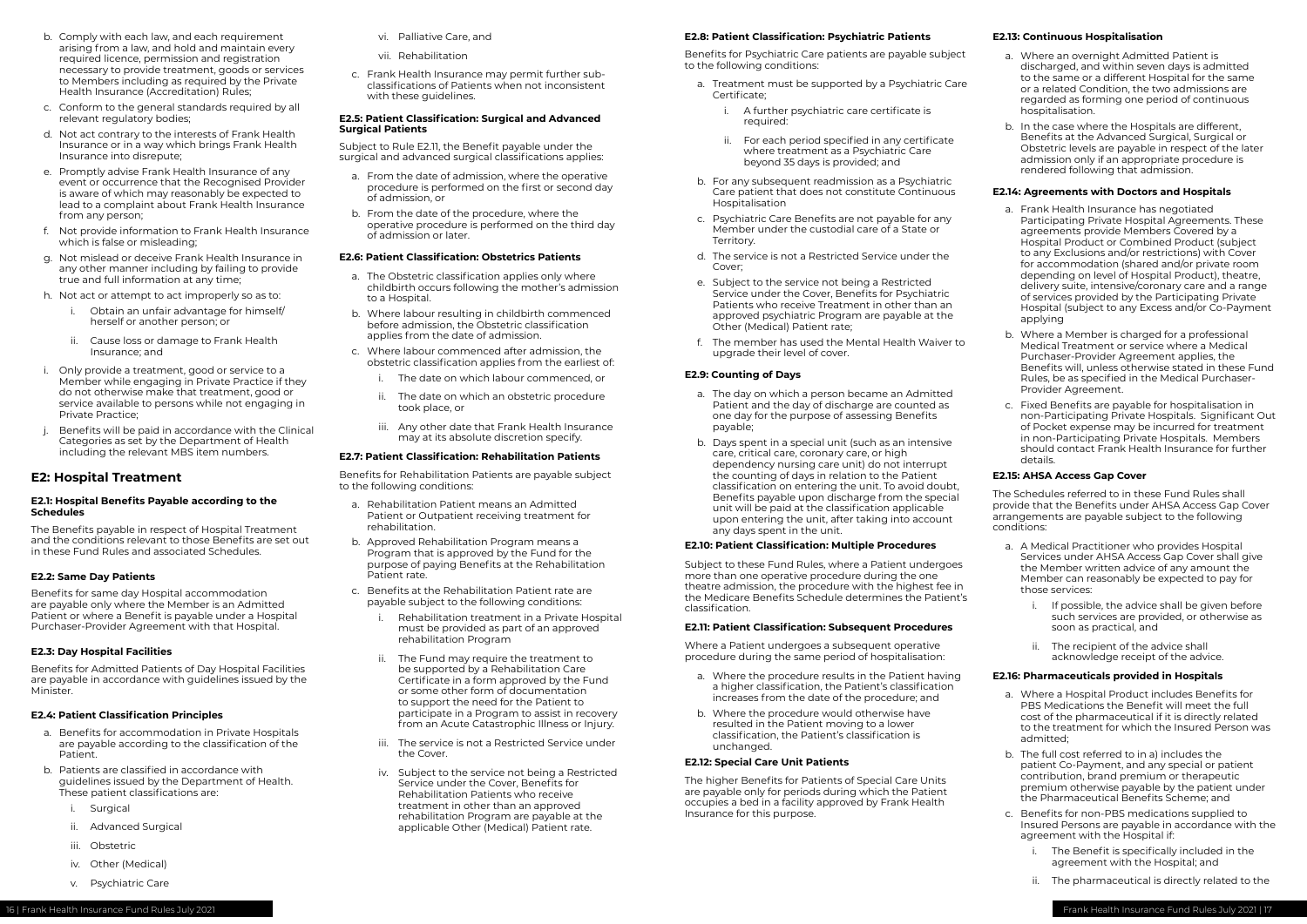treatment for which the Insured person is admitted.

- <span id="page-9-0"></span>d. The Benefits described in E2.15.a–c are only payable for pharmaceutical items that are:
	- Approved by the Therapeutic Goods Administration Council for use in Australia for the use prescribed during the admission;
	- ii. Published within the MIMS schedule; and
	- iii. Where the item is intrinsic to the patient's episode of care. No Benefits are payable for:
	- i. Contraceptive drugs;
	- ii. Drugs issued for the sole purpose of use at home;
	- iii. Ward drugs;
	- iv. Pharmacy items charged in a Public Hospital;
- e. Any agreement under a Hospital Purchaser-Provider Agreement may override this Rule.

### **E2.17: Surgically Implanted Prosthesis**

Frank Health Insurance will pay Benefits for prostheses surgically implanted as part of Hospital Treatment when:

- a. Prosthesis are provided to a patient with appropriate health insurance cover;
- b. Prosthesis are provided as part of hospital treatment or hospital substitute treatment; and
- c. There is a Medicare benefit payable for the service.

Frank Health Insurance will pay an amount equal to the full cost of "no gap" prostheses and an amount equal to the Minimum Benefit for "gap permitted" prostheses.

Non-listed prosthesis: If the prosthesis or medical device is not on the Prostheses List, Frank Health Insurance is not required, by law, to pay for the non-listed prosthesis.

### **E2.18: Hospital-Substitute Treatment**

- a. By or on behalf of a Recognised Practitioner in Private Practice;
- b. On premises registered with Frank Health Insurance, unless otherwise approved; and
- Where services are provided face to face.

Frank Health Insurance will only Cover Hospital-Substitute Treatment that is provided by a Recognised Practitioner who is a general or specialist nurse where:

- a. A Medical Practitioner has certified that the treatment being provided replaces hospitalisation; and
- b. A Medical Practitioner appointed by Frank Health Insurance assesses such certification to be medically reasonable and appropriate.

### **E2.19: Consumables**

All dressings, single-use equipment, single-use medical devices and disposables (including laparoscopic and robotic disposables unless approved by Frank Health Insurance prior to surgery) are included in the procedure and/or accommodation rates and will not be paid for separately by the fund.

### **E2.20: Nursing Home Type Patient**

If you become a Nursing Home Type Patient, Frank Health Insurance will pay Nursing Home Type Patient Benefits for the duration of your classification as a Nursing Home Type Patient. Patients who require stays more than 35 days may become nursing home type patients (NHTP), services are paid at a different rate compared to an acute care patient. You will be required to make a contribution to the cost of your care at a rate as declared by the Minister from time to time to cover the cost of your accommodation.

### **E3: General Treatment**

### **E3.1: Annual Limits**

Frank Health Insurance will pay Benefits for General Treatment (other than Hospital-Substitute Treatment) up to any limit per period (if any) that applies to your Cover.

### **E3.2: Recognised Providers**

Frank Health Insurance will only pay Benefits for General Treatment (not where provided as part of Hospital Treatment) where it is provided:

For the avoidance of doubt, Frank Health Insurance will not pay Benefits for treatment provided by someone who was not a Recognised Practitioner at the time that person provided the treatment. Frank Health Insurance has sole and absolute discretion in determining if someone becomes or remains a Recognised Practitioner and for which of their treatments Frank Health Insurance will pay Benefits. Frank Health Insurance may choose to "de-recognise" someone from being a Recognised Practitioner for reasons including, but not limited to, fraudulent behaviour or the agreement governing the relationship between Frank Health Insurance and that person comes to an end.

### **E3.4: Agreements with General Treatment Providers**

Frank Health Insurance may, from time to time, enter into agreements with providers of General Treatment. The Benefits that apply under these agreements may differ from, and will take precedence over, those shown in general information about our Products. Lists of providers of General Treatment with whom Frank Health Insurance have agreements are available on our website.

### **E3.5: Benefit Restrictions**

Frank Health Insurance will only pay Benefits for one type of service of General Treatment provided by a Recognised Practitioner in Private Practice per day.

### **E4.1: Frank Hospital Rewards (Program closed effective April 30, 2021)**

Members who held an eligible Frank Hospital Product were eligible for Frank Hospital Rewards.

Frank Rewards were first paid upon the join date, and then each year on the Member's Anniversary Date to a maximum capped amount. Once the capped amount was reached, no further Frank Hospital Rewards were accrued until the balance returns to a figure less than that of the cap.

Frank Hospital Rewards were accrued at the following rates:

|                                                 | <b>Single</b><br><b>Reward</b><br><b>Dollars per</b><br>year (capped<br>at \$500) | Couple/Family/<br><b>Single Parent</b><br><b>Family Reward</b><br><b>Dollars per</b><br>year (capped at<br>\$1000) |  |
|-------------------------------------------------|-----------------------------------------------------------------------------------|--------------------------------------------------------------------------------------------------------------------|--|
| Frank Top<br>Hospital<br>(Silver+)              | \$75                                                                              | \$150                                                                                                              |  |
| Frank Max<br>Hospital 750<br>(Silver+)          | \$75                                                                              | \$150                                                                                                              |  |
| <b>Frank Silver</b><br>Hospital (Silver)        | \$55                                                                              | \$110                                                                                                              |  |
| <b>Frank Essentials</b><br>Bundle (Silver)      | \$55                                                                              | \$110                                                                                                              |  |
| <b>Frank Better</b><br>Hospital<br>(Bronze+)    | \$55                                                                              | \$110                                                                                                              |  |
| <b>Frank Private</b><br>Hospital<br>(Bronze)    | \$40                                                                              | \$80                                                                                                               |  |
| Frank Basic<br><b>Hospital Plus</b><br>(Basic+) | \$40<br>\$80                                                                      |                                                                                                                    |  |
| <b>Frank Basic</b><br>Hospital<br>(Basic+)      | \$40<br>\$80                                                                      |                                                                                                                    |  |
| Frank Starter<br><b>Bundle (Basic)</b>          | \$40                                                                              | \$80                                                                                                               |  |

Members will receive their final Frank Rewards accrual as a pro-rata amount, calculated on the closure date of April 30 2021, on their next Membership Anniversary Date (or April 1 2022 for members joining prior to April 1 2014) up to April 30 2022.

Members with a Frank Rewards balance will then have until April 30 2024 to use this balance. Any balance outstanding after this time will be forfeited.

Where a Member transfers from an eligible policy to an ineligible policy, any outstanding Frank Rewards Balance will be forfeited.

Frank Rewards can be claimed against Medical Out of Pocket costs. This occurs automatically 60 – 90 days after the Member is discharged from Hospital.

### **E4.2: Frank Loyalty Benefit**

Members who hold eligible products will be eligible for the Frank Loyalty Benefit. Frank Loyalty Benefit increases the eligible Annual Limits after each full calendar year is served up to a maximum of 4 years of continual cover. The increased benefit will be available on 1 January after each full calendar year has been served. Loyalty Limit applies to specific services as outlined within the product.

Franks Loyalty Benefit is accrued at the following rates:

| <b>Eligible</b><br><b>Products</b>                                | <b>Loyalty</b><br><b>Benefit</b><br>per full<br>calen-<br>dar year<br>served | <b>Maximum</b><br>number<br>оf<br>continual<br>calendar<br>years<br>served<br>eligible<br>for<br><b>Loyalty</b><br><b>Benefit</b> | <b>Mamimum</b><br>increased<br>benefit |
|-------------------------------------------------------------------|------------------------------------------------------------------------------|-----------------------------------------------------------------------------------------------------------------------------------|----------------------------------------|
| Frank<br>Freedom<br>Starter<br>Flexi-<br><b>Bundle</b><br>(Basic) | \$50                                                                         | 4 years                                                                                                                           | \$200                                  |
| Frank<br>Freedom<br>Saver Flexi-<br><b>Bundle</b><br>(Basic+)     | \$100                                                                        | 4 years                                                                                                                           | \$400                                  |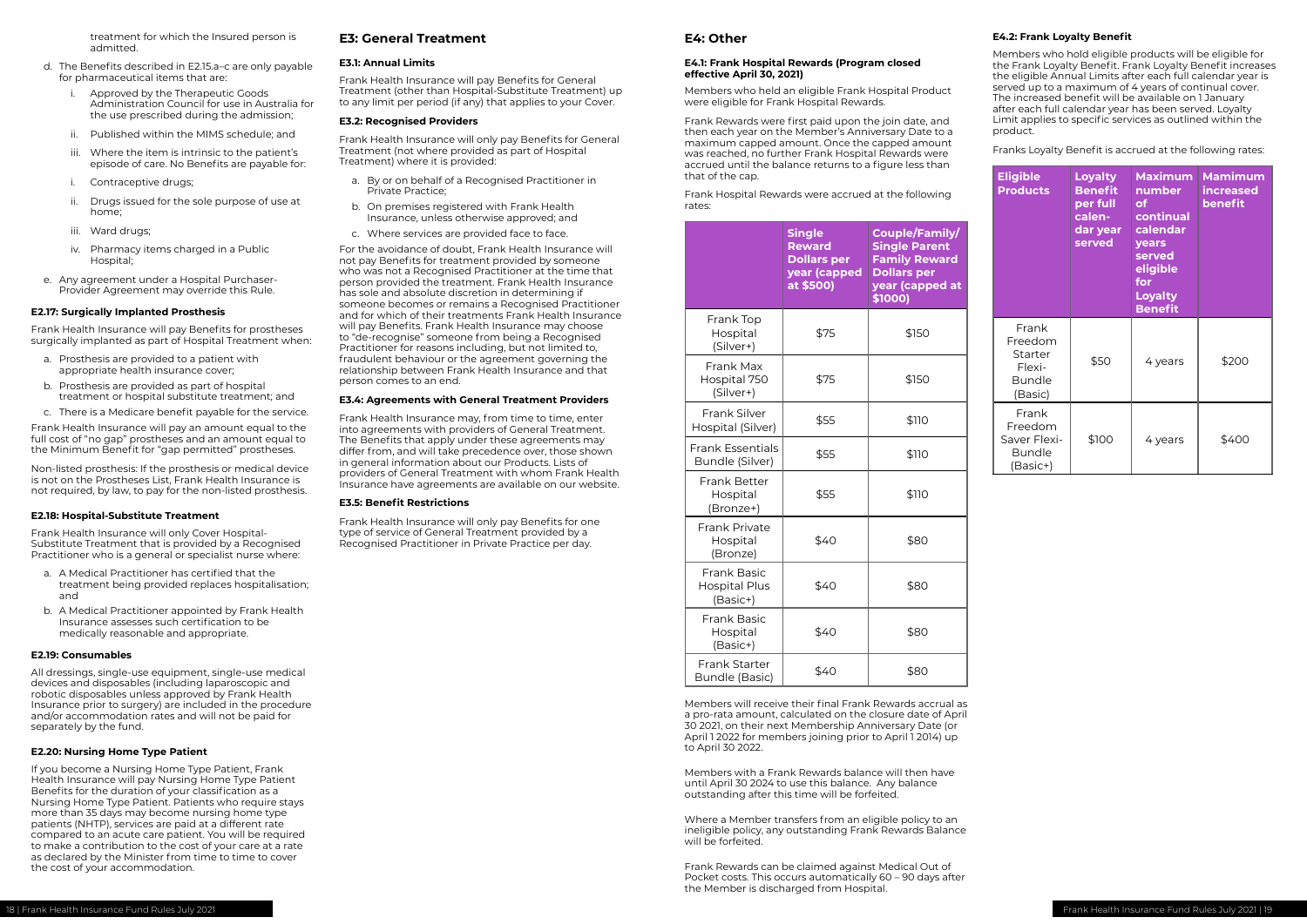# <span id="page-10-0"></span>**F: Limitation of Benefits**

### **F1: Co-Payments**

Co-Payments may apply to a Cover. Where a Co-Payment applies, the amount of the Co-Payment and any applicable conditions will be specified in the relevant Schedule.

### **F2: Excess**

The amount of the Excess and relevant limits and conditions are specified in the Schedule relevant to the Policyholder's Cover.

### **F3: Waiting Periods**

Waiting Periods will apply to:

- a. New Memberships (previously uninsured);
- b. Additions to a Membership (unless the addition/s has already served all Waiting Periods with GMHBA Limited or another private health insurer) except newborns and adopted and foster children; and
- c. Existing Memberships and transfers to GMHBA Limited from another private health insurer where the level of cover and/or benefit entitlement is upgraded or increased (including by reducing the Excess payable) and/or where the Waiting Periods have not been completed.

### **F3.1: Application of Waiting Periods**

Unless otherwise permitted by Frank Health Insurance, subject to Fund Rule C6, a Member must serve the Waiting Periods set out in this Fund Rule F3 before Benefits are payable by Frank Health Insurance under a Product.

### **F3.2: Waiver in Case of Accidents**

Frank Health Insurance may at its discretion waive the two-month Waiting Period in rules F3.3 and F3.4 for treatment required as the result of an Accident occurring within the two-month period.

### **F3.3: Waiting Periods: Hospital Treatment**

The following Waiting Periods apply to a Benefit for Hospital Treatment or Hospital-Substitute Treatment (where relevant to the Policyholder's Cover):

- a. Frank Health Insurance may appoint a medical or other relevant practitioner to determine whether or not a condition for which treatment may be provided and Benefits may be claimed is a Pre-Existing Condition.
- b. A practitioner appointed under a) shall take into account:
	- i. Information provided by the practitioner(s) who treated the Member in the six months prior to their becoming a Member or changing their Cover, and
	- ii. Any other material that Frank Health Insurance consider as relevant to the claim.
- c. Frank Health Insurance may suspend consideration of a claim until such time as:
	- The Member (or Policyholder where appropriate) authorises the release of the information referred to in b), and
	- ii. This information has been provided to Frank Health Insurance, and
	- iii. The relevant practitioner referred to in a) has reviewed the information referred to in b), and
	- iv. Frank Health Insurance is in receipt of the PEC form from the relevant practitioner referred to in a).
- d. The PEC report from the relevant practitioner referred to in a) will determine whether the Pre-Existing Condition Waiting Period will be applied.
- a. Obstetrics related Services 12 months
- b. Treatment for Pre-Existing Conditions (as provided in Rules F3.5 to F3.7) other than the Covered by c) and d) – 12 months
- c. All Rehabilitation and Palliative Care regardless of whether it is a Pre-Existing Condition – 2 months
- d. Psychiatric treatment 2 months unless the Member takes up the Mental Health Waiver once-per-lifetime upgrade in accordance with the Private Health Insurance (Complying Product) Rules 2015
- e. All Other Services 2 months.

### **F3.4: Waiting Periods: General Treatment**

The following Waiting Periods apply to a Benefit for General Treatment for the services shown (where relevant to the Policyholder's Cover):

All services and items except those listed below – 2 months

a. Optical services – 6 months;

- b. Medically prescribed health appliances such as Blood Glucose Monitor, Extremity Pump, Pressure Garments, Sleep Apnoea Monitor, Tens Monitor, Blood Pressure Monitor, Nebuliser Pump, Frank Health Insurance approved orthopaedic appliances, non-surgical prostheses – 12 months;
- c. Major Dental treatment including crowns and bridgework, oral surgery, endodontics, dentures and orthodontics – 12 months.

### **F3.5: Pre-Existing Condition (PEC): Waiting Period**

- a. Frank Health Insurance may refuse or reduce Benefits in respect of a Pre-Existing Condition that is the subject of treatment within the first twelve months of Membership of any Cover;
- b. This rule also applies where a Member transfers to another Cover which provides higher Benefits for the relevant treatment.

### **F3.6: PEC: Information from Treating Practitioner(s)**

Subject to the Private Health Insurance Act:

### **F3.7: PEC Waiting Period Not to Apply Where the Fund Alters the Cover**

- a. Where Frank Health Insurance has changed the terms of a Cover, any higher or additional Benefits now available to existing Members of the Cover are not subject to an additional Pre-Existing Condition Waiting Period.
- b. This Fund Rule has no effect on any other Waiting Period or condition that applies to a newly available Benefit.

### **F4: Exclusions**

### **F4.1: Exclusion of Benefits**

Benefits are not payable in the following cases:

- a. For any treatment or service occurring within the Waiting Periods;
- b. For any treatment or service during a period where contributions are in Arrears or the Membership is suspended;
- c. For any treatment or service for which no fee was charged;
- d. Treatment where the Member is eligible for free treatment under any Commonwealth or State Government Act or program;
- e. For treatment or services or an item where the expense was incurred by the employer of that Member or if the Member obtained that treatment, goods or services in connection with employment, application for employment, an industrial undertaking or profession, a life insurance examination or similar circumstances at Frank Health Insurance's discretion;
- f. If a Membership application or claim contains false, misleading or fraudulent information.
- g. For any treatment, service or good provided or purchased overseas
- h. For pharmaceuticals that are available under the Pharmaceutical Benefits Scheme (PBS),
- i. For pharmaceuticals not considered as a S4 or S8 drug by the Therapeutic Goods Administration;
- All contraceptives
- k. For treatment provided more than 12 months ago;
- l. For Medical Treatment provided to a Member who is an Outpatient;
- m. Services or treatment rendered by a practitioner not in private practice;
- n. Foot orthotics by any provider who is not a podiatrist or orthotist.
- o. Cosmetic services or treatment rendered by a provider.

In addition to the above, a Cover may exclude Benefits for Hospital Treatment as detailed in the associated Schedules to these Fund Rules.

### **F4.2: Non-Residents**

Hospital and Medical Benefits to Members who are Non-Residents of Australia are limited by their Medicare entitlements.

### **F5: Benefit Limitation Periods**

Effective 1 July 2018, no Benefit Limitation Periods apply to any Cover.

### **F6: Restricted Benefits**

A Cover may restrict Benefits for Hospital Treatment as detailed in the associated Schedules to these Fund Rules.

### **F7: Compensation Damages and Provisional Payment of Claims**

### **F7.1: Definitions**

In Fund Rule F7:

- a. A reference to a "Claim" includes a claim, demand, action, proceeding, litigation, judgment or award other than a claim for Benefits;
- b. A reference to an "injury" includes a condition, ailment or injury for which Benefits would or may otherwise be, payable by GMHBA Limited for expenses incurred in relation to its treatment; and
- c. A reference to a Member receiving Compensation includes:
	- i. Compensation paid to another person at the direction of the Member, and
	- ii. Compensation paid to another Member on the same Membership in connection with an injury suffered by the Member.

### **F7.2: Obligations of a Member**

Subject to Fund Rule F7.8, a Member who has, or may have, a right to receive Compensation in relation to an injury, must:

- a. Inform GMHBA Limited as soon as the Member knows or suspects that such a right exists;
- b. Inform GMHBA Limited of any decision of the Member to Claim for Compensation;
- c. Include in any Claim for Compensation the full amount of all expenses for which Benefits are, or would otherwise be payable;
- d. Take all reasonable steps to pursue the Claim for Compensation to GMHBA Limited's satisfaction;
- e. Keep GMHBA Limited informed and updated as to the progress of the Claim for Compensation, and
- f. Inform GMHBA Limited immediately upon the determination or settlement of the Claim for Compensation.

### **F7.3: Entitlement of Benefits for an Injury**

- a. Subject to Fund Rule F7.5, and unless otherwise permitted under this Fund Rule, Benefits are not payable for expenses incurred in relation to the injury where the Member has received, or may be entitled to receive, Compensation in respect of that injury.
- b. The expenses referred to in Fund Rule F7.3a) include expenses incurred after the Member has received any Compensation.

### **F7.4: GMHBA Limited May Provisionally Withhold Payment**

Where a Member appears to have a right to make a Claim for Compensation in respect of an injury but that right has not been established, GMHBA Limited may, at its discretion, elect not to assess a claim for Benefits in respect of expenses incurred in relation to that injury until the Member has taken all reasonable steps to pursue enquiries in relation to the Claim for Compensation to GMHBA Limited's satisfaction.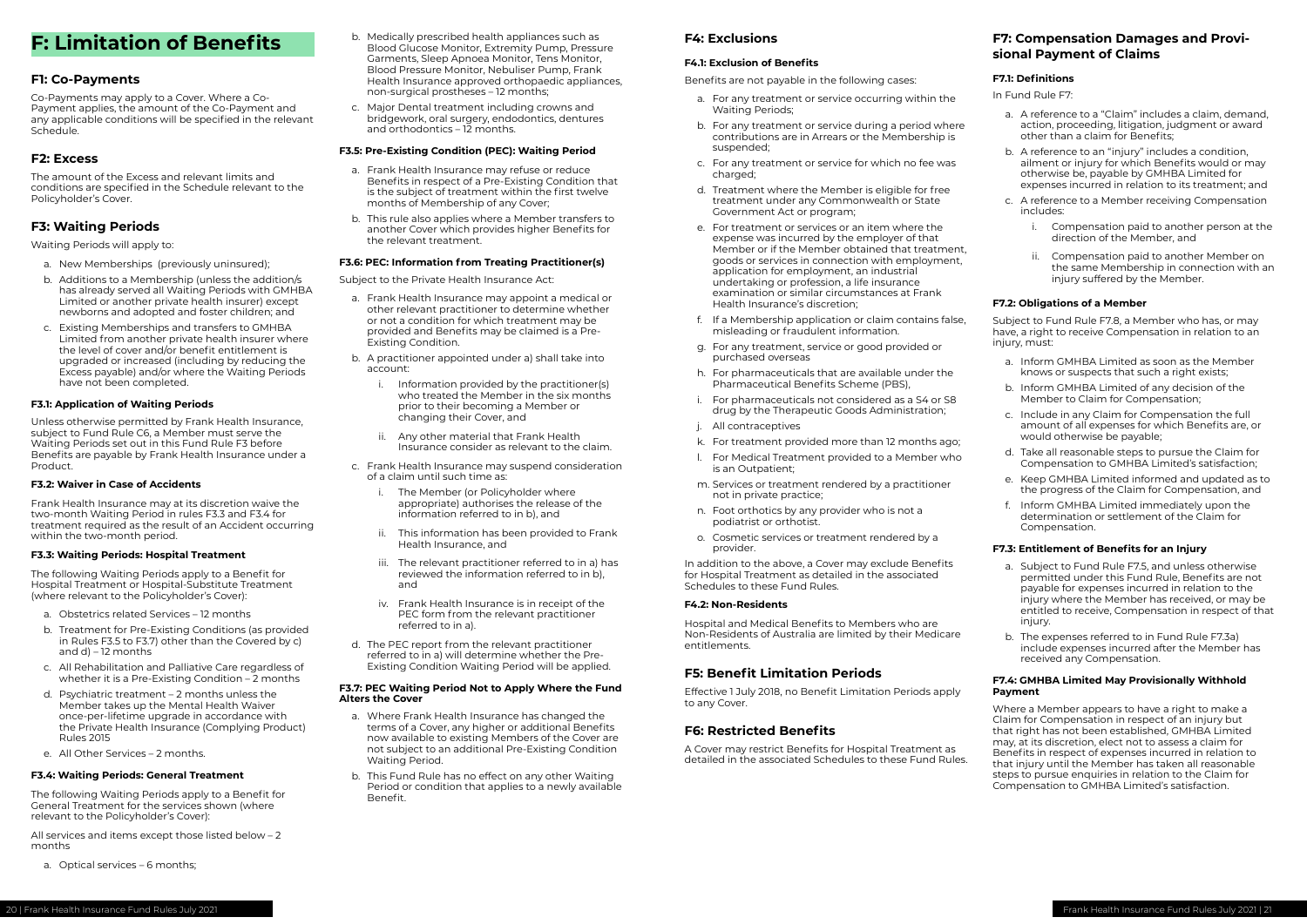### **F7.5: Provisional Payments**

- a. Where a Claim for Compensation in respect of an injury is in the process of being made, or has been made and remains unfinalized, GMHBA Limited may in its absolute discretion make a provisional payment of Benefits in respect of expenses incurred in relation to the injury.
- b. In exercising its discretion, GMHBA Limited may consider factors such as unemployment or financial hardship or any other factors it considers relevant.
- c. A provisional payment is conditional upon the Member signing a legally binding undertaking and acknowledgement supplied by GMHBA Limited, which contains an agreement by the Member, in consideration for the payment:
	- To comply with Fund Rule F7.2;
	- ii. That it is bound by these Fund Rules;
	- iii. To disclose to GMHBA Limited on request, all matters pertaining to the progress of the Claim for Compensation and details of any determination made or any settlement reached in respect of the Claim for Compensation and that the provision of such information to GMHBA Limited does not constitute a waiver of any legal professional privilege or any other forms of privilege;
	- iv. To repay to GMHBA Limited the full amount of the provisional payment as a debt immediately repayable upon the award or settlement of the Claim for Compensation, whether or not the terms of such settlement specify that the sum of money paid under the settlement relates to expenses past or future for which Fund Benefits are otherwise payable; and
	- v. That GMHBA Limited has specified rights of subrogation whereby GMHBA Limited acquires all rights and remedies of the Member in relation to the Claim for Compensation.

- The determination or settlement sum includes the full amount that GMHBA Limited paid; or
- ii. The terms of such settlement specify that the sum of money paid under the settlement relates to expenses past or future in respect of which Benefits are otherwise payable; or
- iii. The relevant Member complied with their obligations under Fund Rule F7.2.

### **F7.6: Where Benefits have been paid by GMHBA Limited**

- a. Subject to Fund Rule F7.9, where:
	- GMHBA Limited has paid Benefits, whether by way of provisional payments or otherwise. in relation to an injury; and
	- ii. The Member has received Compensation in respect of that injury,

the Member must repay to GMHBA Limited the full amount that GMHBA Limited paid in relation to the injury, upon the determination or settlement of the Claim for Compensation.

b. This Fund Rule applies whether or not:

### **F7.7: Rights of GMHBA Limited**

If a Member makes a Claim for Compensation in relation to an injury and fails to:

- a. Comply with any obligation in Fund Rule F7.2 or  $F76$ ; or
- b. Include in their Claim for Compensation any payments of Benefits by GMHBA Limited in relation to any injury,

GMHBA Limited may, without prejudice to its rights (including its broader subrogation rights) in its absolute discretion take any action permitted by law to:

- i. Assume that all expenses in relation to the injury have been met from the Compensation payable or received pursuant to the Claim for Compensation; and/or
- Pursue the Member for repayment of all Benefits paid by GMHBA Limited in to the injury; and/or
- iii. Assume the legal rights of the Member in respect of all or any parts of the Claim for Compensation.

### **F7.8: Claim Abandoned Where:**

- a. a Member has or may have a right to make a Claim for Compensation in respect of an injury, and
- b. GMHBA Limited reasonably determines that the Member has abandoned or chosen not to pursue that Claim,

Benefits are payable (subject to other Fund Rules) if the Member signs a legally-binding undertaking supplied by GMHBA Limited by which the Member agrees, in consideration for the payment of Benefits, not to pursue that Claim.

### **F7.9: Requirements to Repay Benefits may be Waived**

Where, in respect of a Member's Claim for Compensation in relation to an injury:

- a. The Member has complied with Fund Rule F7.2, and
- b. GMHBA Limited has given prior consent to the settlement of the Claim for an amount that is less than the total Benefits paid or which would otherwise have been payable by GMHBA Limited,

GMHBA Limited may in its absolute discretion and subject to any conditions that it considers appropriate, determine that the Member need not repay any part or the full amount of the Benefits paid by GMHBA Limited in respect of that injury.

### **F7.10: Benefits for Expenses Subsequent to Compensation**

GMHBA Limited may, in its absolute discretion, pay Benefits where:

- a. Expenses have been incurred as a result of:
	- i. A complication arising from an injury that was the subject of a Claim for Compensation, or
	- ii. The provision of a service or item for treatment of an injury that was the subject of a Claim for Compensation, and
- b. That Claim has been the subject of a determination or settlement, and
- c. There is sufficient medical evidence that those expenses could not have been reasonably anticipated at the time of the determination or settlement.

### **F7.11: Future medical expenses**

- a. Where it is anticipated that a Member has future medical needs in relation to an injury, the Member must use reasonable endeavours to procure an award or settlement of a Claim for Compensation that includes a specified allocation for future medical expenses.
- b. On request by GMHBA Limited, a Member must provide evidence to GMHBA Limited to establish whether a determination or settlement of a Claim for Compensation includes an allocation for future medical expenses.
- c. Where a determination or settlement of a Claim for Compensation includes an allocation for future medical expenses in relation to an injury:
	- the Member must use that allocation to pay for treatment of that injury;
	- ii. the Fund may refuse to pay Benefits for treatment relating to that injury until the allocation is exhausted;
	- the Member must keep and provide to GMHBA Limited evidence to establish that the allocation has been exhausted on expenses for treatment of that injury; and
	- iv. if the Member cannot provide such evidence, or the allocation has been exhausted on expenses other than for treatment of that injury, GMHBA Limited may refuse to pay Benefits for treatment relating to that injury.
	- v. Where a Member has complied with their obligations in Fund Rule F7.11a) but a determination or settlement of a Claim for Compensation does not include a specified allocation for future medical expenses, GMHBA Limited may in its absolute discretion agree to pay Benefits for treatment rendered after the determination or settlement in relation to the relevant injury.

### **F7.12: Cancellation/Termination of Membership**

a. A Member's obligations under these Fund Rules continue despite any termination or cancellation of Membership.

### 22 | Frank Health Insurance Fund Rules July 2021 | 23